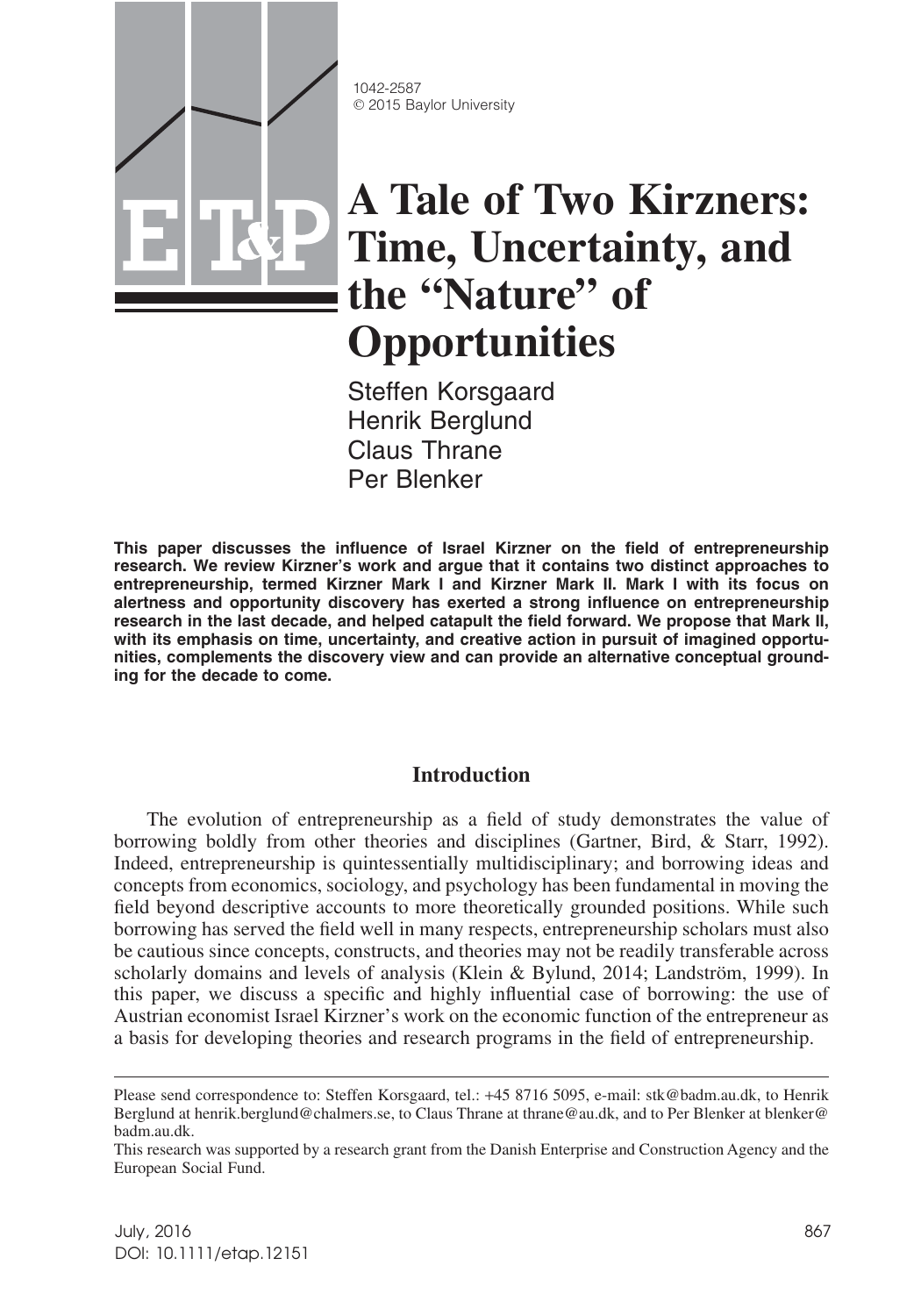The scholarship of Kirzner continues to be a central influence and source of theoretical foundations in entrepreneurship research (Klein & Bylund, 2014; McCaffrey, 2014). His work is not only widely cited, but his theories of the entrepreneurial function in the market, with its emphasis on alertness and opportunity discovery, have elevated him to an almost canonical status in the field, equaled only by Joseph Schumpeter. Kirzner's influence on the field was also formally acknowledged when he received *The International Award for Entrepreneurship and Small Business Research* in 2006 (Douhan, Eliasson, & Henrekson, 2007). In particular, Kirzner's work on alertness, discovery, and profit opportunities has provided essential theoretical foundations for several important research streams within entrepreneurship, including opportunity recognition (e.g., Gaglio & Katz, 2001; Shane, 2003; Shane & Venkataraman, 2000), entrepreneurial cognition (Mitchell et al., 2004), the debate over entrepreneurial search versus alertness (Busenitz, 1996; Fiet, Norton, & Clouse, 2013; Fiet & Patel, 2008; Gaglio & Katz; Kaish & Gilad, 1991; Murphy, 2011), and the contested nature and role of opportunities (Alvarez & Barney, 2007; McMullen, Plummer, & Acs, 2007; Short, Ketchen, Shook, & Ireland, 2010). In all of these streams, Kirzner's work is invoked to underpin a general view of alert entrepreneurs who discover, without active search, opportunities that exist because markets are in disequilibrium.

In this paper, we argue that this depiction of Kirzner's work is incomplete and that a broader reading of his work reveals not one but two quite different views of entrepreneurship, henceforth referred to as Kirzner Mark I and Kirzner Mark II. Briefly stated, Kirzner Mark I presents a simple model of the entrepreneurial function in an effort to make the theory compatible with neoclassical economics and the theoretical notion of markets as equilibrium frameworks. Kirzner Mark II, on the other hand, describes the entrepreneurial function in a way that adheres to the foundational Austrian idea of markets as dynamic processes. Since entrepreneurship researchers have thus far borrowed primarily from Mark I, they have by and large adopted a theoretical description of entrepreneurship that emphasizes alertness and the discovery of opportunities, while downplaying issues related to time and uncertainty (i.e., Kirzner, 1973, 1997a). Borrowing ideas from Kirzner Mark I has been central in moving the field beyond what Shane and Venkataraman (2000, p. 217) described as a "hodgepodge" of largely descriptive work without a shared conceptual grounding. Indeed, the introduction of a conceptual framework centered around opportunity, discovery, and alertness helped advance a broadly accepted view of entrepreneurship as an integrated "nexus" of individual agency, and structural components embedded in a disequilibrium understanding of markets (Shane & Venkataraman).

In contrast to this, Kirzner Mark II spends considerable effort on describing the nature of entrepreneurship within a multi–time-period framework, i.e., with time and consequently uncertainty present (e.g., Kirzner, 1982, 1985b, 1999, 2009). While this aspect of Kirzner's work is seldom cited by entrepreneurship scholars, the core tenets of Mark II resonate with several contemporary trends and developments in the field. These include theoretical accounts such as effectuation (Sarasvathy, 2008) and entrepreneurial bricolage (e.g., Baker & Nelson, 2005; Garud & Karnøe, 2003) as well as more specific suggestions to focus not on objectively existing opportunities but subjectively perceived "New Venture Ideas" (Davidsson, 2012), to consider entrepreneurship as being essentially about judgment under uncertainty (Foss & Klein, 2012), and to think through the implications of entrepreneurship as a process that unfolds in real time (McMullen  $& Dimov, 2013$ ). It is our belief that a better understanding of Kirzner Mark II can provide a common conceptual grounding for these and related trends and developments, and thereby help move the entrepreneurship field forward much as Kirzner Mark I did a decade ago. We hope that this paper can contribute to this development.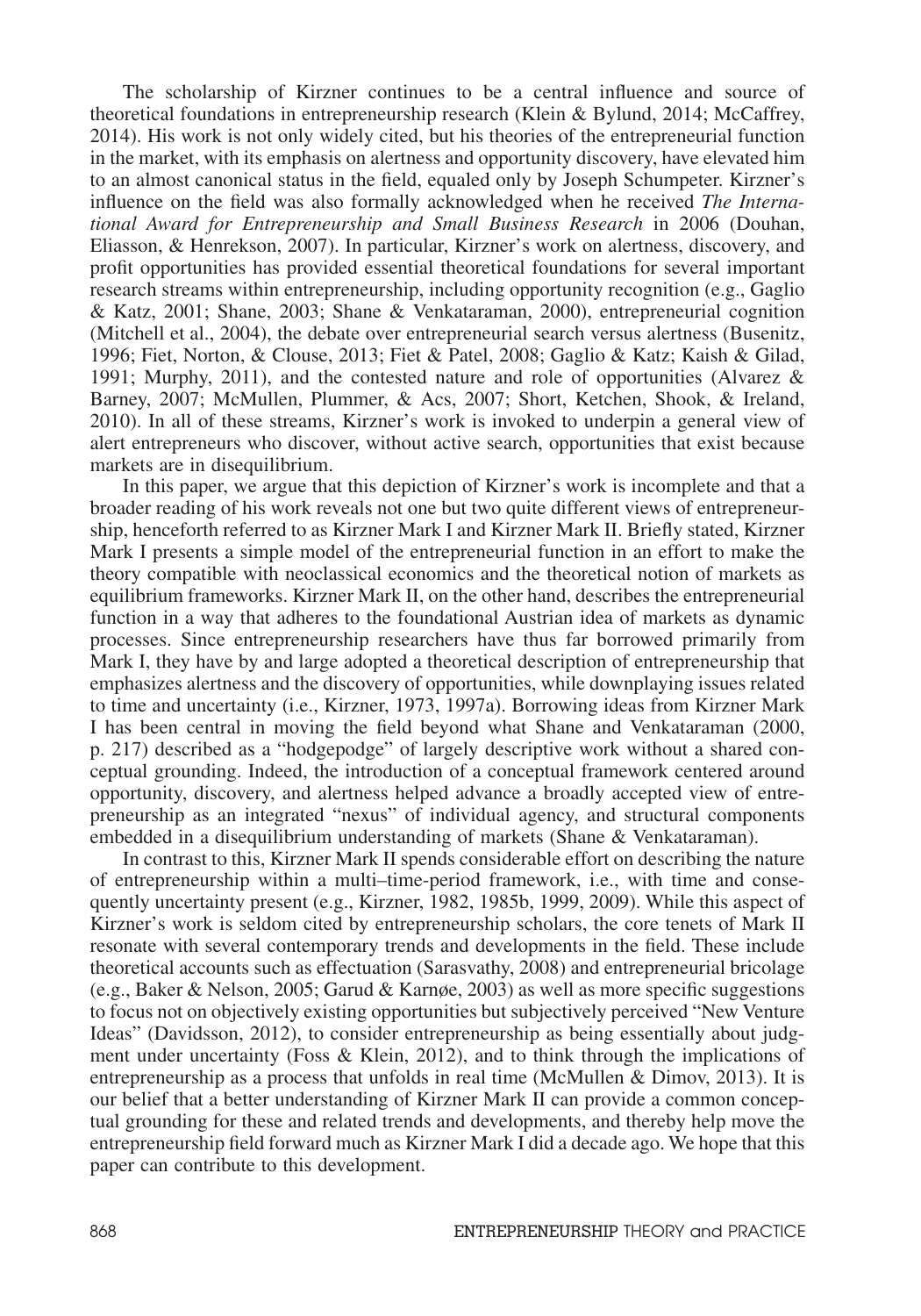The paper is organized as follows: In the first sections, we describe the central ideas of the two Kirzners with special focus on how *time and opportunities*, as well as *alertness and entrepreneurial agency*, are conceptualized in the two views before discussing the *influence and interpretation* of the views within the entrepreneurship research field. Based on this description, the subsequent sections discuss the implications of the two Kirzners for entrepreneurship research. In particular, we suggest that Kirzner's own depiction of Mark I, as deliberately simplified, points toward the value of revisiting key concepts such as time, uncertainty, and opportunities in light of the two Kirzners. As part of this analysis, we show how the central ideas of Kirzner Mark II dovetail with several contemporary trends and developments in the entrepreneurship field that are typically not labeled as Kirznerian, but, in many cases, seen as representing the polar opposite. Finally, we show how Kirzner Mark II may serve as a fruitful theoretical foundation for research that sees entrepreneurship as proactive, creative, and uncertainty facing.

#### **Background and Central Ideas of Kirzner Mark I**

The central references to Kirzner Mark I are the 1973 book "Competition and Entrepreneurship" and the 1997 *Journal of Economic Literature* article "Entrepreneurial discovery and the competitive market process: An Austrian approach." Here, Kirzner formulates a strong critique of what he labels "the orthodoxy of equilibrium theory" as found in neoclassical economics. According to Kirzner, the neoclassical tradition assumes rational actors in equilibrium markets who maximize their utility relative to a given set of ends. The result is a market in a state of equilibrium where resources are allocated optimally. Any divergence from the equilibrium state will immediately be remedied, as all information about prices and qualities is assumed to be openly available and accessible to all actors in the market.

By assuming this state of equilibrium, the neoclassical view renders invisible a number of key elements, including the competitive (in the rivalrous sense) nature of the market process and the role of the entrepreneur (Kirzner, 1973). It is, therefore, necessary for economic theory to shift focus from markets in equilibrium to market processes and thereby to the forces that compel changes in prices, outputs, methods of production, and the allocation of resources (Kirzner). These forces are manifestations of systematic relationships between market actors. Yet, the systematic relationship is very different from the one assumed by the neoclassical view. Contrary to the assumptions of neoclassical economics, Kirzner assumes that actors have imperfect knowledge and therefore constantly make errors in their assessment of prices and qualities. In equilibrium theory, where actors make "perfect" decisions, there is no room for the role of the entrepreneur. But when actors make erroneous decisions, the entrepreneur has a vital role to play.

#### **Time and Opportunities**

To align his theory of entrepreneurship with the neoclassical equilibrium view that he is criticizing, Kirzner in his Mark I works abstracts from time and uncertainty. Opportunities are therefore conceptualized as pure arbitrage opportunities, which arise because the actors in the market do not have full information and therefore will err in price-setting decisions, i.e., they operate in suboptimal means–end frameworks. Opportunities thus exist objectively as a consequence of suboptimal market coordination (Kirzner, 1973). This lack of coordination is expressed in price differences. What is essentially the same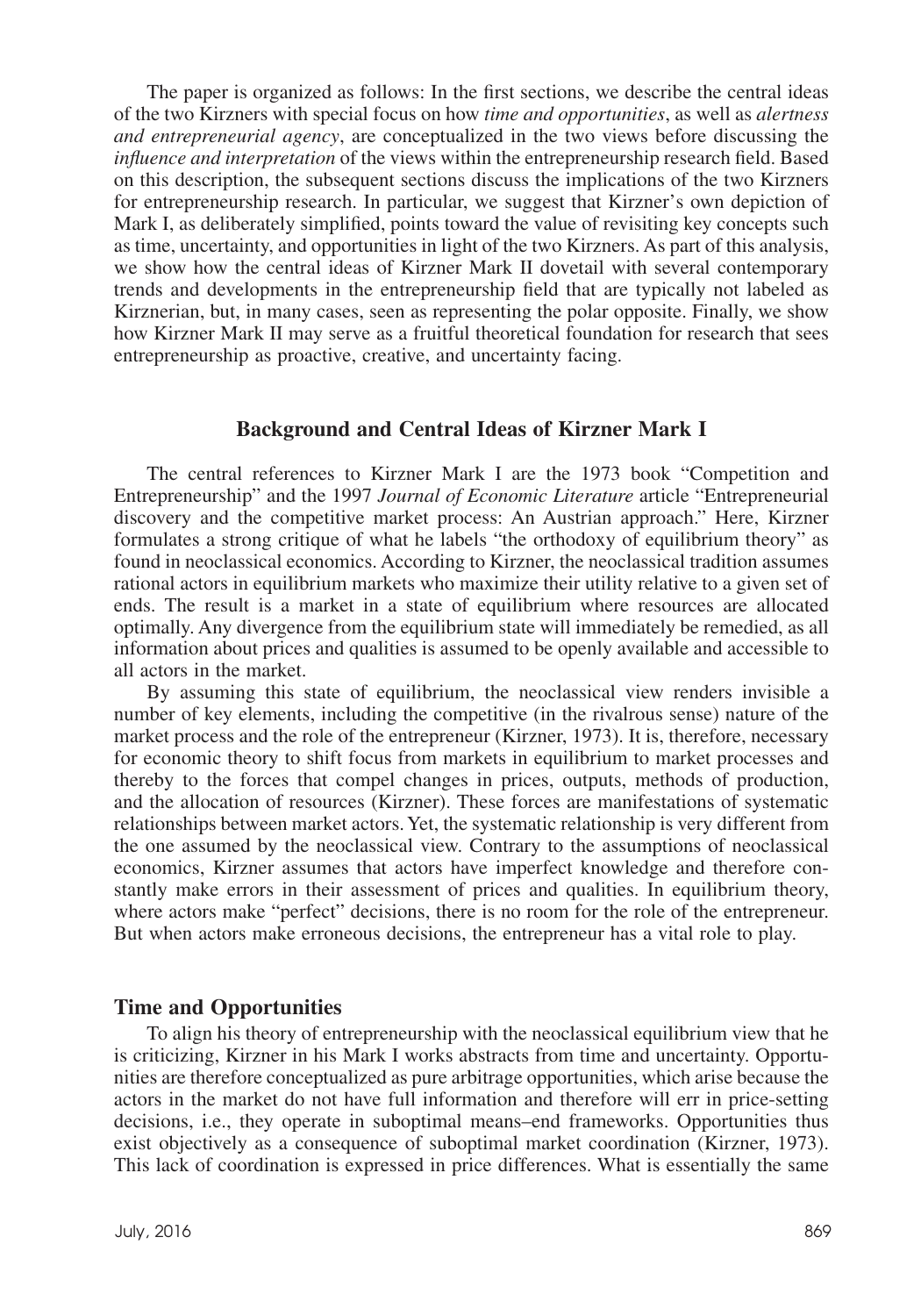resource or product may be bought in one market and sold in another market at a different price (Kirzner). It is basically this price difference, which other market actors have so far overlooked, that the entrepreneur discovers. Finally, since Kirzner Mark I describes entrepreneurship in a single time period, the passage of time and uncertainty are not considered. Buying and selling—or opportunity discovery and opportunity exploitation are carried out simultaneously, and the Mark I entrepreneur takes no risk.

## **Alertness and Entrepreneurial Agency**

Kirzner Mark I also distinguishes the entrepreneurial quality of alertness from neoclassical processes of rational search (e.g., Stigler, 1961). A key difference is that alert opportunity discovery is always accompanied by surprise (Kirzner, 1997a), which stems from the fact that for it to be a discovery, the entrepreneur cannot by definition have known what was to be discovered *ex ante*. It is therefore impossible to search for opportunities, since searching involves some knowledge of what one is searching for. On the contrary, the crucial feature of the neoclassical approach suggests that the form that the future can take is known in advance in a world of Knightian risk (Littlechild, 1986). Ricketts (1987, p. 58) illustrates the difference with the following analogy:

Stigler's searcher decides how much time it is worth spending rummaging through dusty attics and untidy drawers looking for a sketch which (the family recalls) Aunt Enid thought might be by Lautrec. Kirzner's entrepreneur enters a house and glances lazily at the pictures which have been hanging in the same place for years. "Isn't that a Lautrec on the wall?"

The agency involved in Mark I is thus of a responding kind; a reaction to the lure of preexisting opportunities (Kirzner, 1973, p. 74). Such opportunities are effectively pulling forth alert entrepreneurs who can " 'smell' or sense where pure entrepreneurial profits can be won" (Kirzner, 1997b, p. 40). Beside such instantaneous acts of alert opportunity discovery, all remaining agency is traditional, rational economic maximizing during the opportunity exploitation phase. Hence, in this setting, the entrepreneur only performs the discovery function, leaving her with no uncertainty.

# **Influence and Interpretation**

The concept of the entrepreneur as the actor who alertly discovers preexisting opportunities for buying cheap and selling dear, thereby equilibrating the market, has made a significant impact on entrepreneurship research (Shane, 2000, 2003; Shane & Venkataraman, 2000; Venkataraman, 1997; Yu, 2001; and others). In particular, the influential individual-opportunity nexus perspective (Eckhardt & Shane, 2003; Shane; Shane & Venkataraman; Venkataraman) is explicitly constructed on the edifice provided by Kirzner Mark I, in particular the assumption that opportunities have objective existence. Following Kirzner Mark I, opportunities are essentially seen as arbitrage opportunities, which exist independently of the entrepreneurs who discover and exploit them:

Although recognition of opportunities is a subjective process, the opportunities themselves are objective phenomena that are not known to all parties at all times.... [Entrepreneurs] can purchase resources at below their equilibrium value and earn an entrepreneurial profit by recombining the resources and then selling them. (Shane  $\&$ Venkataraman, p. 221)

The opportunity concept has been essential for understanding how structural components influence entrepreneurial activities. And as pointed out by Short et al. (2010), the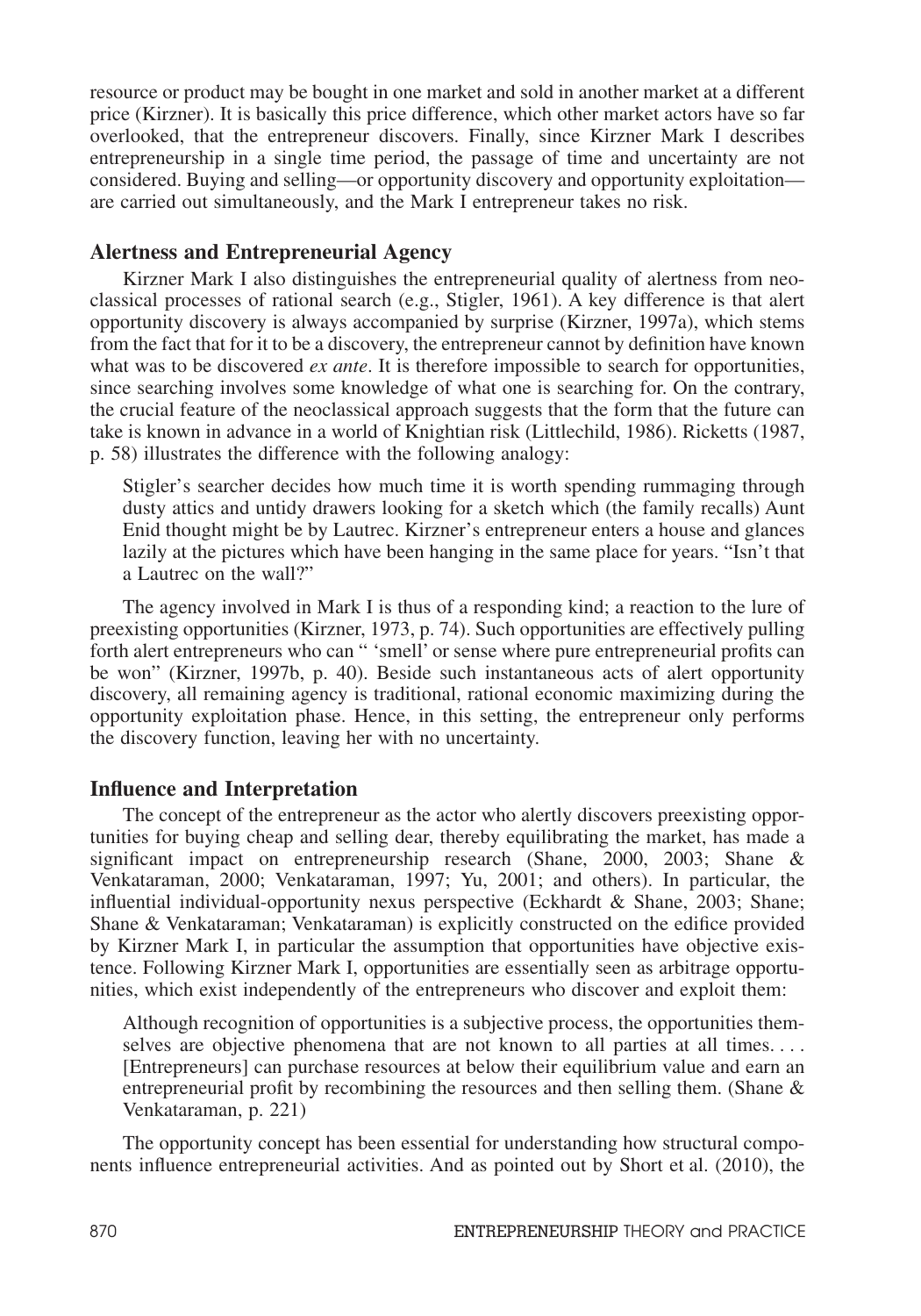concept has generated some of the most fascinating research questions within the field, in spite of the problems involved in clearly defining the opportunity construct (Davidsson, 2012).

Later work on opportunity discovery from a cognitive and information economics perspective has also suggested a more general capacity among entrepreneurs when it comes to signal detection and the ability to "connect the dots" and see the links between seemingly unrelated changes in the external circumstances (Baron, 2004, 2006; Fiet, Norton, & Clouse, 2007; Fiet et al., 2013; Fiet & Patel, 2008; Ward, 2004).

## **Background and Central Ideas of Kirzner Mark II**

Whereas Mark I targeted neoclassical economists, the ideas that we refer to as Kirzner Mark II can instead be found in texts where Kirzner addresses his fellow Austrian economists.

The central references of Kirzner Mark II are book chapters from 1982 and 1985, as well as journal articles published several years later in 1999 and 2009. Certainly, these texts are less known than the 1973 book and less cited in the entrepreneurship field than the 1997 article, yet in terms of the topics raised and the audiences addressed, they are very relevant considering the status of Kirzner in the entrepreneurship research field.

## **Time and Profit Opportunities**

In Kirzner Mark II, the passage of time and uncertainty are essential components of the entrepreneurial function. This has severe implications for the way opportunities are characterized. The Mark II entrepreneur is directed toward future opportunities that have yet to come into existence and therefore seeks to actively "coordinate" between present and future markets, which cannot be defined *ex ante*. Since the passage of time inevitably implies uncertainty, this means that such opportunities for inter-temporal coordination are not predetermined. Indeed, since the future markets do not yet exist, entrepreneurial opportunities must be either speculative, as when the entrepreneur makes a passive bet on the future, or creative, as when the entrepreneur actively tries to shape or create the future in favorable ways (Kirzner, 1982, p. 141). In fact, Kirzner (1985b, p. 155) explicitly argues that: "the futurity that entrepreneurship must confront introduces the possibility that the entrepreneur may, by his own creative actions, in fact *construct* the future as *he* wishes it to be" (emphasis added). In this case, opportunities are subjectively imagined rather than objectively existing, and the entrepreneurial function is not only concerned with the discovery of opportunities that exist due to price disequilibria.

## **Alertness and Entrepreneurial Agency**

Alertness, as conceived in the Mark II view, involves speculation on the future or creation of imagined opportunities, making entrepreneurial agency proactive and constructive. Kirzner Mark II therefore needs to stretch the meaning of alertness beyond the reactive sense used in Mark I:

Alertness is a concept sufficiently elastic to cover not only the perception of existing arbitrage opportunities, but also the perception of intertemporal speculative opportunities that can be definitely realized only after the lapse of time, and even also the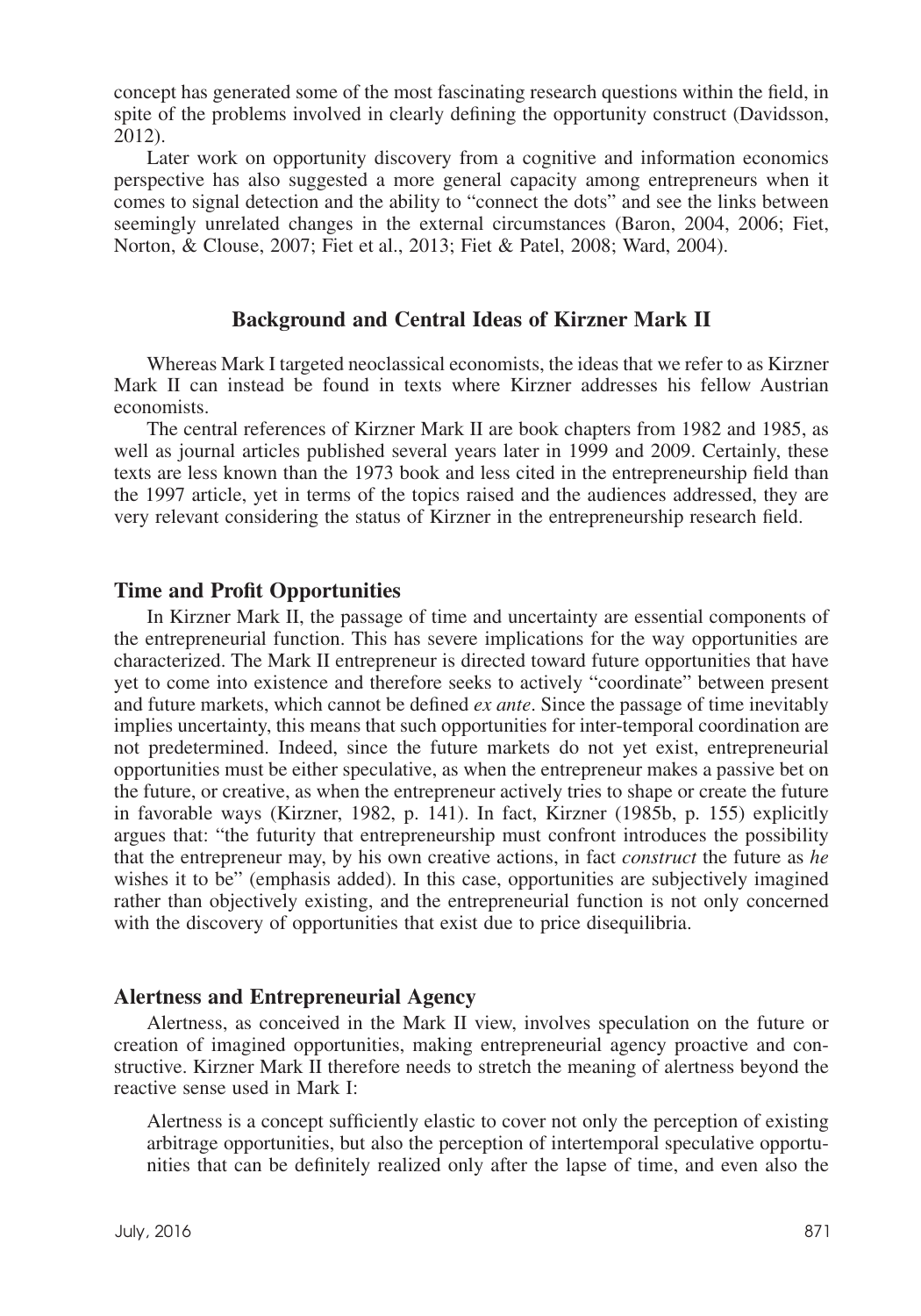perception of intertemporal opportunities that call for creative and imaginative innovation. (Kirzner, 1985a, pp. 84–85)

Entrepreneurial action in Mark II thus goes beyond the Mark I view, in which the entrepreneur is "not a source of innovative ideas" but simply "responding to opportunities rather than creating them" (Kirzner, 1973, p. 74). When embedded in time and facing uncertainty, entrepreneurs are described as speculators or active creators of the future (cf. Kirzner, 1999).

#### **Influence and Interpretation**

The ideas of Kirzner Mark II are not well cited in the entrepreneurship literature (see however, Barreto, 2012; Berglund, 2009; Fiet & Patel, 2008; Foss & Klein, 2010a, 2010b; Foss, Klein, Kor, & Mahoney, 2008; Klein, 2008; McMullen & Shepherd, 2006; Yu, 2001). In their discussion of entrepreneurial action, McMullen and Shepherd acknowledge that Kirzner elaborated on the simple arbitrage view of alertness in part as a response to internal Austrian criticism that his theory was too deterministic. Entrepreneurship in Mark I was described as an automatic response to preexisting opportunities; "alertness is what happens when the market presents a profitable situation that is successfully exploited by an individual who 'fits' the necessary profile" (McMullen & Shepherd, p. 144). In Mark II, on the contrary, alertness is also represented by qualities such as boldness, creativity, innovativeness, and judgment.

While McMullen and Shepherd consider the shift in focus mainly as a problem because it is said to divorce entrepreneurial alertness from the market context—others see this as an intellectual gain. For Foss and Klein (Foss et al., 2008; Klein, 2008), the greater resemblance to Knightian judgment makes Kirzner Mark II more relevant for applied management research. Embedding Kirzner in the broader Austrian tradition, Foss and Klein emphasize the inevitable creativity of entrepreneurial action as the pursuit of imagined opportunities under conditions of uncertainty.

## **A Tale of Two Kirzners**

As is the case with most economic literature dealing with entrepreneurship, Kirzner is first and foremost concerned with the function of the entrepreneur in the economic system (Hebert & Link, 1988), and hence deals with entrepreneurship as a distinct function in the market process. This applies for both Kirzner Mark I and II, despite the significant differences between them, summarized in Table 1.

The difference between the two views is not simply the result of a change over time in Kirzner's conceptualization of markets and the entrepreneurial function. Instead, the difference appears to be the result of Kirzner addressing two distinct audiences and engaging in two different discussions (Kirzner, 1982, 1985a). What we refer to as Kirzner Mark I is an attempt to introduce the entrepreneurial function into equilibrium-oriented neoclassical economic theory. The emphasis on reactive alertness to preexisting opportunities within a single time period was therefore chosen to communicate with mainstream neoclassical economists, not with Austrian economists or entrepreneurship scholars. In order to do so, Kirzner felt it necessary to provide a specific version of the entrepreneurial function: "For the purpose of that work I believed it important deliberately to abstract, for the most part, from the complications introduced by consideration of production, and the passage of time" (Kirzner, 1985b, p. 6).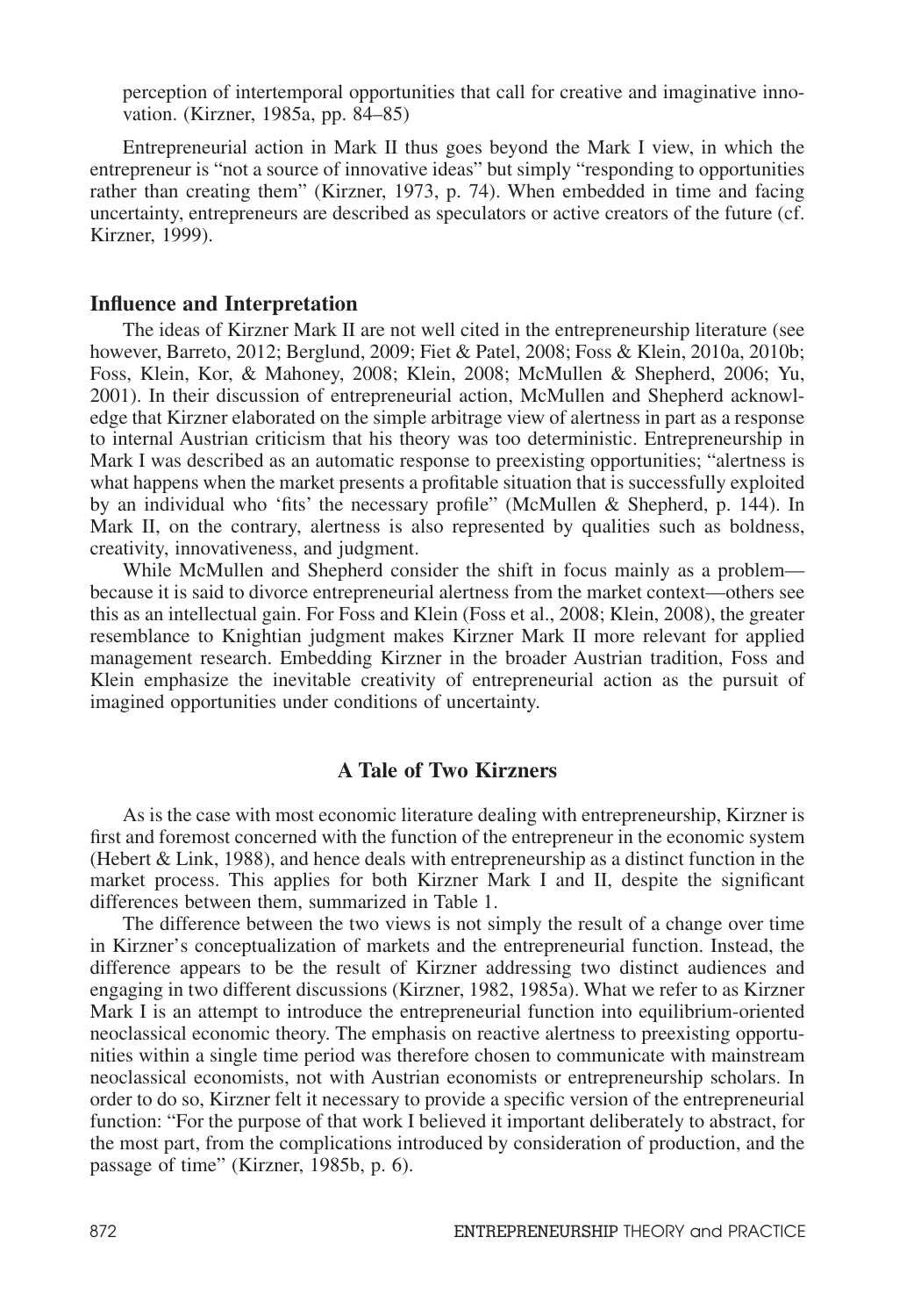|                                                                  | Kirzner Mark I                                                                                                                                                                            | Kirzner Mark II                                                                                                           |
|------------------------------------------------------------------|-------------------------------------------------------------------------------------------------------------------------------------------------------------------------------------------|---------------------------------------------------------------------------------------------------------------------------|
| Central idea                                                     | Disequilibria exist in markets—and are<br>reduced by arbitrage                                                                                                                            | Uncertainty exists in markets—and is reduced<br>by creative construction                                                  |
| View of time                                                     | The passage of time is not emphasized                                                                                                                                                     | Time is essential                                                                                                         |
| View of opportunities                                            | Objectively existing arbitrage opportunities                                                                                                                                              | Imagined and subjectively constructed                                                                                     |
| View of alertness and agency                                     | Alertness is reactive and leads to discovery                                                                                                                                              | Alertness is proactive and comprises both<br>speculation and creativity                                                   |
| Primary audience                                                 | Economists                                                                                                                                                                                | Austrian economists or entrepreneurship<br>scholars                                                                       |
| Key works by Kirzner                                             | Kirzner (1973, 1997a)                                                                                                                                                                     | Kirzner (1982/1985b [book chapter], 1999,<br>2009)                                                                        |
| Examples of corresponding works<br>in the entrepreneurship field | Venkataraman (1997); Shane (2000, 2003);<br>Shane & Venkataraman (2000); Gaglio &<br>Katz (2001); Kaish & Gilad (1991); Baron<br>(2004, 2006); Mitchell et al. (2004);<br>Busenitz (1996) | Klein (2008); Dimov (2007); Ardichvili,<br>Cardozo, & Ray (2003); McMullen &<br>Shepherd (2006); Sarasvathy et al. (2002) |

Summary of the Differences Between Kirzner Mark I and Mark II

Kirzner Mark II, on the other hand, addresses a different audience; primarily fellow Austrian economists (see, e.g., Kirzner, 1982, 1985b) but later also the research field of entrepreneurship (see Kirzner, 2009). While many Austrian economists appreciated Kirzner's initial effort to bridge Austrian economics and neoclassical equilibrium theories, others suggested that it was both misleading and wasteful to remove core Austrian ideas in order to present a simplified "Austrian-economics-as-supplement-to-neoclassicaleconomics" (Vaughn, 1994, p. 166). Consequently, Kirzner Mark I (in particular the 1973 book *Competition and Entrepreneurship*) was subjected to criticism from fellow Austrians, who felt that he unduly downplayed central Austrian ideas related to uncertainty, speculation, and the passage of time (Hazlitt, 1974; White, 1990).

In a series of books, book chapters, and journal articles, Kirzner therefore sought to rehabilitate his theory of entrepreneurship by more explicitly discussing the effects of the passage of time and the presence of genuine uncertainty (Kirzner, 1982, 1985a, 1999; 2009; see, however, also Kirzner, 1973, pp. 84–85). Kirzner Mark II can therefore be viewed as an attempt to accommodate internal Austrian criticism as well as to communicate with scholars interested in entrepreneurship per se. The effect was that in Kirzner Mark II the central message is one of imaginative entrepreneurs who make their profits by proactively shaping the nonexistent future in ways that brings it in line with the future as they envision it—as opposed to the arbitrage discovery of Mark I.

According to Kirzner himself, the two views of the entrepreneurial function are quite different and must be understood in context. Specifically, the single time period view of Kirzner Mark I was developed for a specific purpose, namely to engage with the mainstream economics literature.

My emphasis on alertness to hitherto unperceived opportunities as the decisive element in the entrepreneurial function stemmed from my pursuit of a didactic purpose. This purpose was to distinguish the analysis of the market process (a process in which the entrepreneur plays the crucial role) as sharply as possible from the analysis of equilibrium states (in which all scope for entrepreneurial activity has been assumed away). (Kirzner, 1982, pp. 140–141)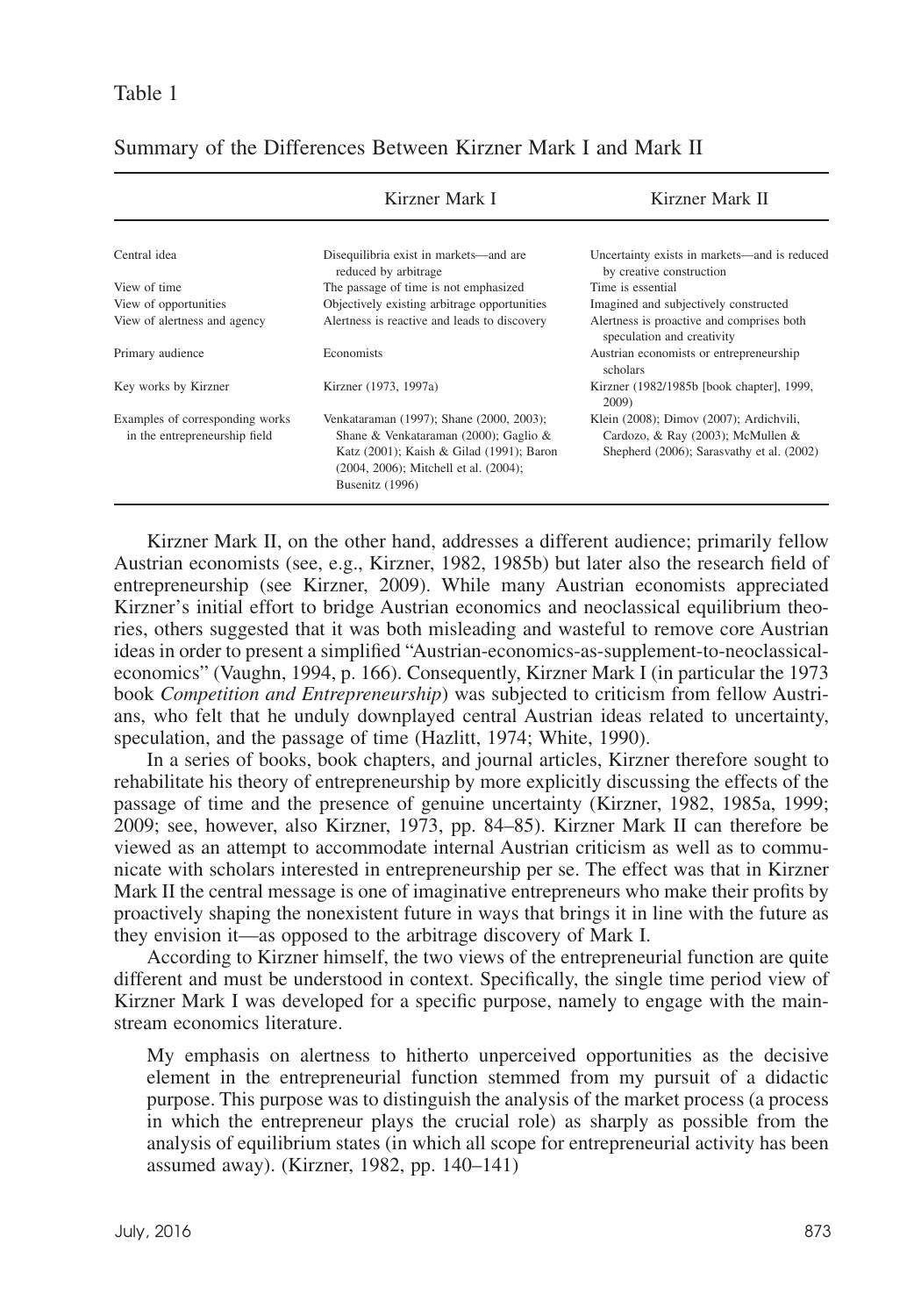In a later paper, Kirzner elaborates further:

It was certainly not the intention, in deploying this analytical device, to deny that in the real world of production and (consequently) of multi-period decision making and radical uncertainty, entrepreneurship is exercised only by calling upon the entrepreneur's qualities of boldness, innovativeness and creativity. (Kirzner, 1999, p. 11)

While this heterogeneity did spawn some discussion and even controversy internally among Austrian economists (see, e.g., Buchanan & Vanberg, 1991; Vaughn, 1994), these differences have been largely overlooked by entrepreneurship researchers. This is somewhat surprising given the impact of Kirzner's work on this field. The result is that, by drawing on Kirzner Mark I, entrepreneurship scholars have been citing and using a version of Kirzner's theory of entrepreneurship that is directed at mainstream economists, and for this purpose have deliberately excluded concepts and dimensions that, according to Kirzner himself, are essential for understanding real-world entrepreneurial processes. Consequently, there are potential insights to be gained by revisiting Kirzner's theories.

In what follows, we will elaborate in greater detail on the implications for the entrepreneurship field of the two Kirzners. This will be done in three sections. The first two focus on the entrepreneurship field's theoretical borrowing from Mark I and on how Mark II resonates with central debates in the entrepreneurship field. The final section is more forward looking and offers a number of propositions and suggestions for future research.

## **Theoretical Borrowing: A Reflection on Kirzner Mark I**

When borrowing theories from other fields, some reinterpretation and selection of what to include and what not to include is inevitable, especially when theories are operationalized for empirical research purposes. Moreover, such reinterpretation and selection will have consequences for how the theories work in the new context. In the case of Kirzner's influence on entrepreneurship research, it is clear that focusing, as Kirzner Mark I does, on alert discovery of objective arbitrage opportunities has helped entrepreneurship scholars appreciate both structural factors and entrepreneurial agency, as well as underpinned the development of overarching research programs that integrate the two (cf. Shane, 2003).

Entrepreneurship research inspired by Kirzner Mark I has been tremendously beneficial to the field, not least by moving the field beyond its historical focus on individuals (Shane & Venkataraman, 2000; Venkataraman, 1997) and by distinguishing between entrepreneurship as search and alert discovery (Fiet et al., 2007, 2013; Fiet & Patel, 2008). The research questions implied by this tradition clearly reflect the underlying assumption of objectively existing opportunities that are discovered by alert individuals (cf. Gaglio  $\&$ Katz, 2001; Kaish & Gilad, 1991; Patel & Fiet, 2010). These were clearly pronounced by Shane and Venkataraman (p. 218) who suggested three sets of research questions:

(1) why, when, and how opportunities for the creation of goods and services come into existence; (2) why, when, and how some people and not others discover and exploit these opportunities; and (3) why, when, and how different modes of action are used to exploit entrepreneurial opportunities.

As evidenced by the extensive research done on the basis of these research questions, the Kirzner Mark I framework is well suited for processes where time and uncertainty are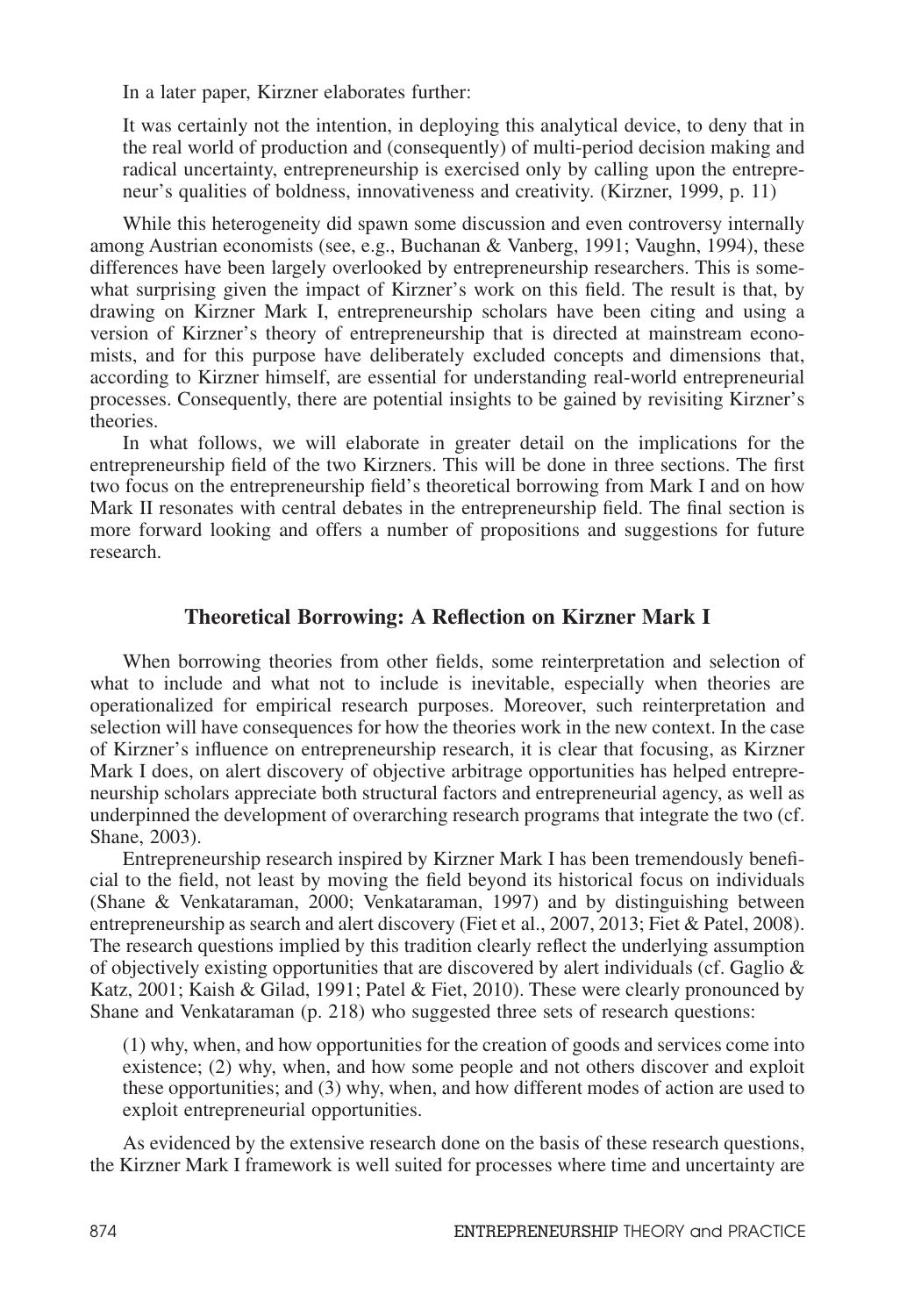of little consequence; similar to what has been referred to as risky decision-making contexts (Alvarez & Barney, 2007). This leads us to proposition 1.

**Proposition 1:** Kirzner Mark I provides an adequate description of entrepreneurial processes that take place in stable environments where entrepreneurs possess knowledge that allows them to foresee the central effects of their actions.

Yet, it may be argued that it is likely very difficult to establish *ex ante* whether an entrepreneurial process will be uncertain. The human ability to predict is limited, and entrepreneurial plans are often displaced by unforeseen events, even in what was has historically been stable markets (McMullen & Shepherd, 2006; Sarasvathy, 2008).

The borrowing of Kirzner Mark I ideas has not been entirely uncontroversial. Barreto (2012) suggests that the Kirznerian concepts of opportunity discovery and alertness are fuzzy and have caused misunderstandings. Consequently, these concepts may have been advancing and holding back theoretical development at the same time. Fiet and colleagues (Fiet et al., 2007, 2013; Fiet & Patel, 2008) have questioned the pragmatic value of Kirzner Mark I's concept of alertness, which is understood as random search relying largely on luck. Finally, Foss and Klein (2010a, 2010b, 2012) suggest that entrepreneurship research has misunderstood the metaphorical nature of Kirznerian concepts. Specifically, alertness and opportunities should be seen as metaphors used to describe the tendency for markets to equilibrate; they should not be treated as psychological properties and environmental artifacts (Foss & Klein, 2012). Still, they suggest that the adoption of Kirzner Mark I has been a "fruitful misunderstanding" in the sense that it has inspired significant research streams (Foss & Klein, 2012).

This highlights the more general risk entrepreneurship researchers run of conflating two levels of analysis in their theoretical borrowing. Kirzner Mark I explicitly addresses the market as level of analysis, whereas entrepreneurship researchers who borrow his ideas often focus on entrepreneurial processes, firms, or individuals at the micro level (Foss & Klein, 2010b). In treating alertness and opportunities as empirical categories rather than metaphorically intended theoretical concepts, these researchers run the risk of committing the fallacy of misplaced concreteness (Berglund, 2009; Foss & Klein, 2012). Indeed, the concept of alertness comes across as quite empty when used to describe and especially prescribe entrepreneurial action at the micro level (Fiet & Patel, 2008; Fiet et al., 2007, 2013; Foss & Klein, 2012; Klein, 2008; Patel & Fiet, 2010).

One reason for these issues may be that the concepts of opportunity and alertness, borrowed from Kirzner Mark I, arguably underemphasize features related to time, uncertainty, and creativity (Berglund, 2009; Whitehead, 1967). So while Kirzner Mark I may adequately describe a great number of real-life situations where time and uncertainty for various reasons are not essential, too much focus on Mark I may lead researchers to ignore real-life situations where time, uncertainty, and creativity are central. Important research efforts have indeed focused on such conditions (e.g., Baker & Nelson, 2005; Sarasvathy, 2008), and it has also been argued that such situations are theoretically more interesting (cf. Sarasvathy & Berglund, 2010), and should therefore be given priority in theory building efforts (cf. Davidsson, 2004, p. 68).

In addition to these general risks related to theoretical borrowing, the discovery view has received empirically grounded criticism from entrepreneurship researchers; a critique that can be also traced back to the concepts borrowed from Mark I. Some researchers suggest that the discovery view is too simple and too linear to adequately describe and explain many entrepreneurial processes at the micro level (e.g., Baker & Nelson, 2005;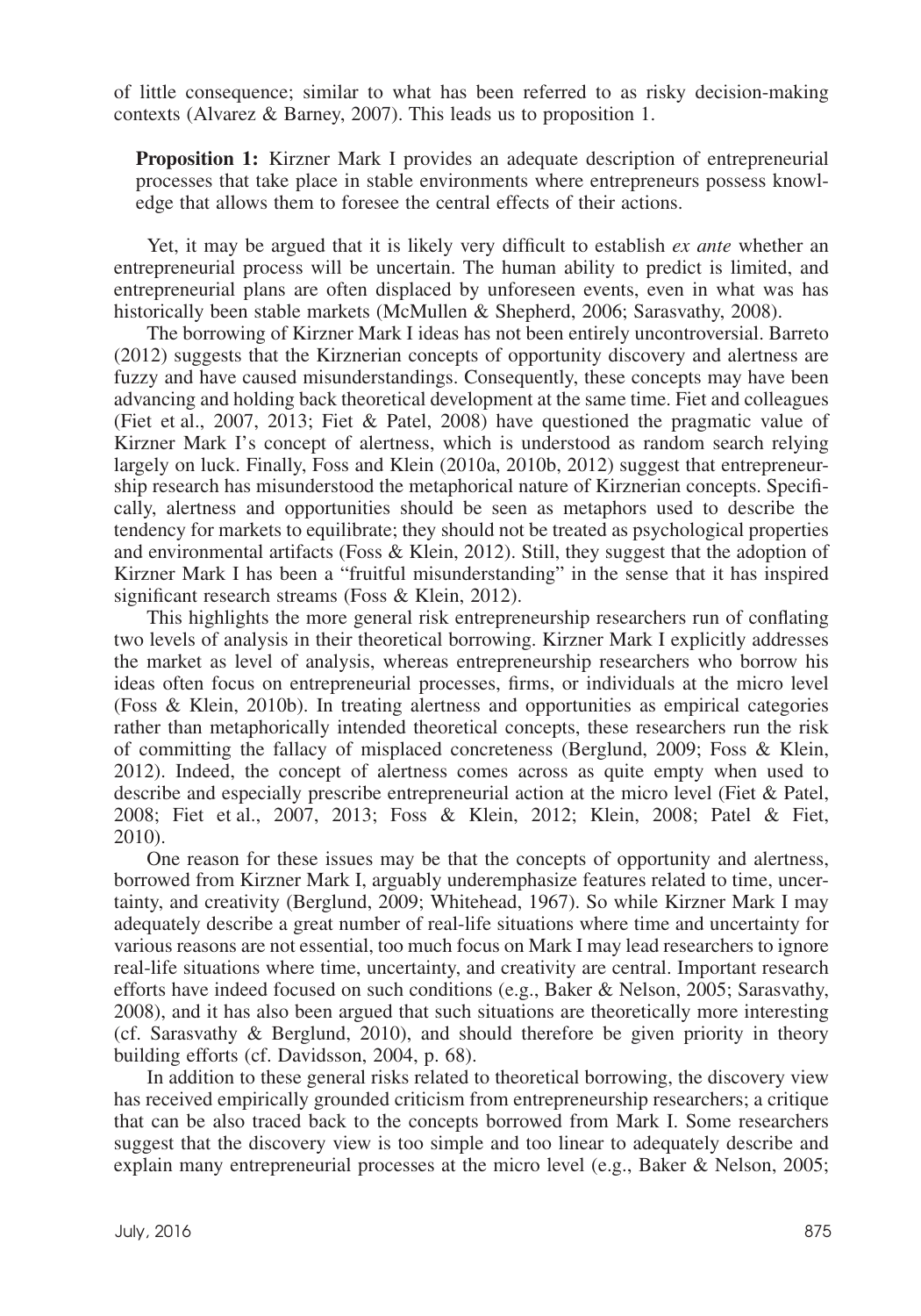Garud & Karnøe, 2003). Also, critics point out that creativity, social interaction, and subjectivity are largely missing in the discovery view (see Korsgaard, 2013).

The abovementioned issues suggest that there are limits to the applicability of the discovery view based on Mark I. But does Kirzner Mark II hold promise for new ways of conceptualizing entrepreneurship that deals differently with time, uncertainty, and opportunities? And under what conditions are Kirzner Mark I and II valid (cf. Fiet et al., 2013; Zahra, 2007)? In the following, we will explore these issues and also argue that just as Mark I helped move entrepreneurship research forward a decade ago, Mark II can do the same by providing a coherent theoretical foundation that resonates with several contemporary trends and developments in the field.

## **Three Central Debates in Entrepreneurship Research: A Reflection on Kirzner Mark II**

In the following, we delve deeper into the relation between Kirzner's work and the entrepreneurship research field. We do this by focusing on three themes that all highlight key differences between Kirzner Mark I and II and constitute central points of debate in the entrepreneurship field: (1) time, (2) uncertainty, and (3) the nature of opportunities. For each theme, we identify streams of research that resonate with, yet are not typically associated with, the Kirzner Mark II view. We also point to future research avenues where existing research streams can be integrated with a Kirzner Mark II view, and introduce research themes and questions that are pressing in a Kirzner Mark II perspective.

#### **Time**

The passage of time is a key difference between Kirzner Mark I and II. In Kirzner Mark I, the entrepreneurial process is conceptualized as arbitrage and consequently downplays the passage of time. In Mark II, a multi–time-period perspective is introduced, and the entrepreneur engages in what Kirzner (1982) refers to as intertemporal coordination—making the world of tomorrow better—which involves effort, investments, and the bearing of uncertainty.

Integrating the passage of time has the potential to highlight elements of the entrepreneurial process that are invisible if entrepreneurship is treated as analogue to arbitrage. As pointed out by Dimov (2007, p. 717), the discovery view of entrepreneurship and opportunities is based on a "conceptual collapse of the time between a first insight and the idea that ends up being implemented." Such a position fits poorly with cases of entrepreneurship where iteration and creative reinterpretation of the perceived opportunity are prevalent. Stated differently, by making discovery an atemporal concept—something that happens in a single instance (Dimov)—the discovery view runs the risk of overlooking the work of creative iteration and development of ideas. Here, it is important to remember that a Kirzner Mark I perspective is a reasonable approximation of reality in many situations where almost no time passes—buying and selling is nearly instantaneous—or nothing of real consequence to the plans and expectations of the entrepreneur happens in the time passing. Examples of this can be found in simple arbitrage businesses as well as in generally stable industries, such as traditional manufacturing or parts of the pharmaceutical industry, where customer demand, business models, and regulatory conditions are quite established and stable (cf. Fiet et al., 2013). While the threat of disruption, by innovative entrepreneurs, is a possibility in even the historically most stable industries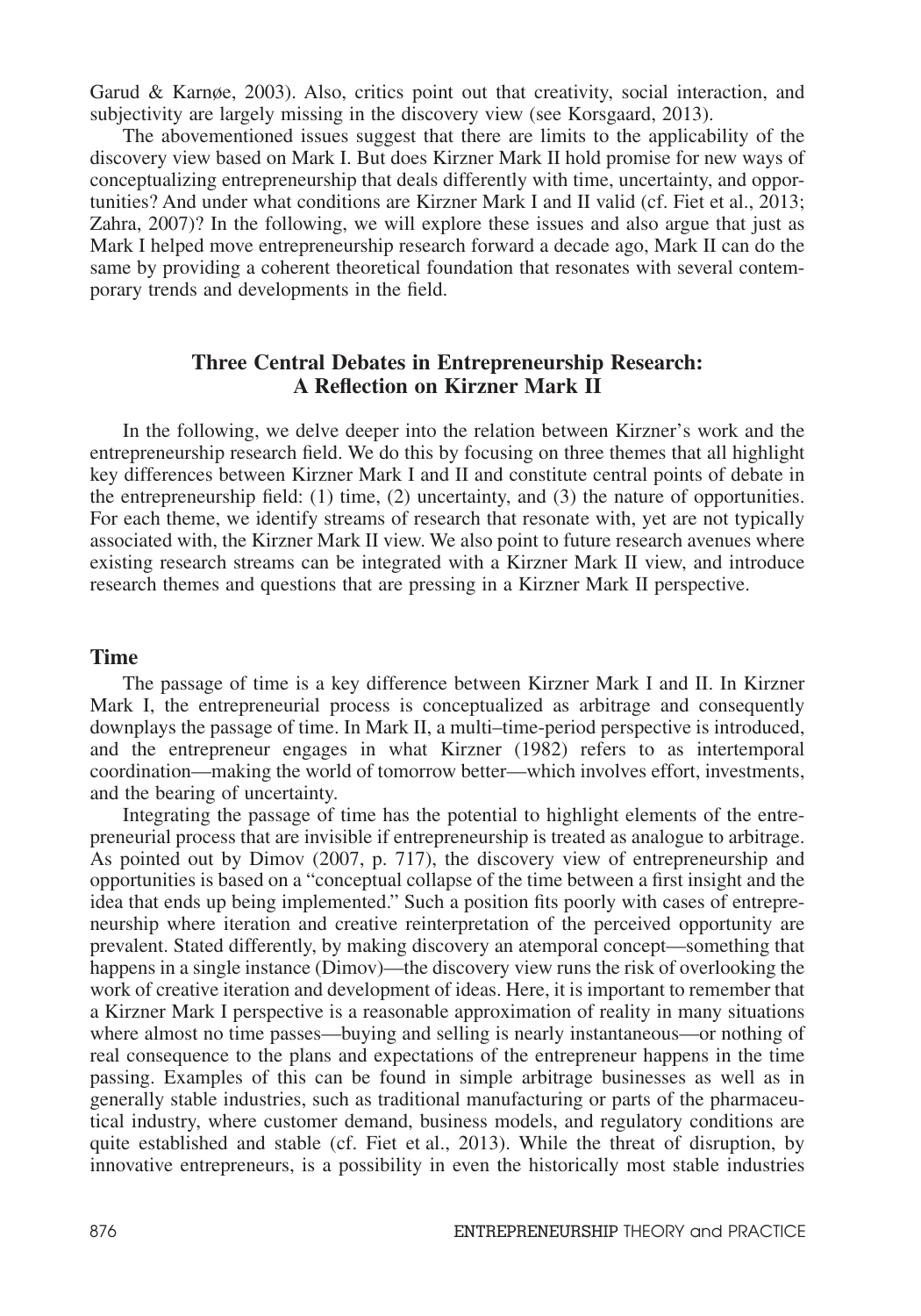(Christensen, 1997), the discovery and exploitation of opportunities in stable industries will likely approximate the Kirzner Mark I view. In other situations, customer demand, business models, regulations, technology, etc., are less stable, which means that the passage of time is likely to entail changes that force entrepreneurs to revise their ventures and perceived opportunities substantially (Alvarez & Barney, 2005; Blank, 2005). Current examples include industries such as wearable computers, online education, or self-driving cars. Under such conditions, Kirzner Mark II will likely provide a better description of the entrepreneurial process.

Indeed, several in-depth case studies have found instances where the discovery view of opportunities inadequately explains what takes place at the micro level of firm and individual activities (Baker & Nelson, 2005; Berglund, Dahlin, & Johansson, 2007; Gaddefors, 2005; Garud & Karnøe, 2003; Görling & Rehn, 2008). One reason for this is that what the discovery view assumes to be analytically distinct phases of discovery, evaluation, and exploitation may in some entrepreneurial processes actually be intertwined. Instead of a staged linear development from discovery to exploitation, these case studies find highly interactive, iterative, and creative processes (Korsgaard, 2013). Taking a multi-period view, the entrepreneur may in fact appear to be creating the very future states between which she, *post hoc*, appears to have been coordinating. This takes us to proposition number 2:

**Proposition 2:** Kirzner Mark II provides an adequate description of entrepreneurial processes that take place over a duration of time in which the relevant conditions alter significantly.

Pressing research questions in relation to the role of time in entrepreneurial processes may include: How does the passage of time influence entrepreneurial processes; how does the duration of the entrepreneurial process influence the organization and outcome of the process; and how are time and uncertainty interrelated in entrepreneurial processes?

#### **Uncertainty**

In Kirzner Mark II, uncertainty is seen as present in all entrepreneurial ventures that require production or more generally unfolds over time. Consequently, the entrepreneur will need to bear uncertainty as well as make decisions and take actions in the face of uncertainty. In this respect, Kirzner Mark II is very similar to judgment-based views of entrepreneurship (Foss & Klein, 2012; Knight, 1921). Following Kirzner Mark II, it becomes essential to explore how entrepreneurs manage uncertainty. Some headway has been made in this respect. McMullen and Shepherd (2006) explore how uncertainty might prevent entrepreneurial action. They suggest that perceived uncertainty and the motivation to bear uncertainty are decisive components in separating those who choose to take entrepreneurial action and those who do not. For McMullen and Shepherd, uncertainty thus becomes a mental construct related to a sense of doubt which may lead to hesitation. This is in congruence with the Kirzner Mark II suggestion that Schumpeterian characteristics of boldness and perseverance are in fact important in real-world entrepreneurial processes (Kirzner, 2009).

However, uncertainty for Kirzner Mark II is more than a mental construct; it is a factual characteristic of the activity and process. Regardless of whether the entrepreneur perceives herself to be in an uncertain situation or not, and whether uncertainty actually manifests itself in unexpected or unpredicted events during the entrepreneurial process, prospective entrepreneurs do face actual uncertainty caused by the futurity of the markets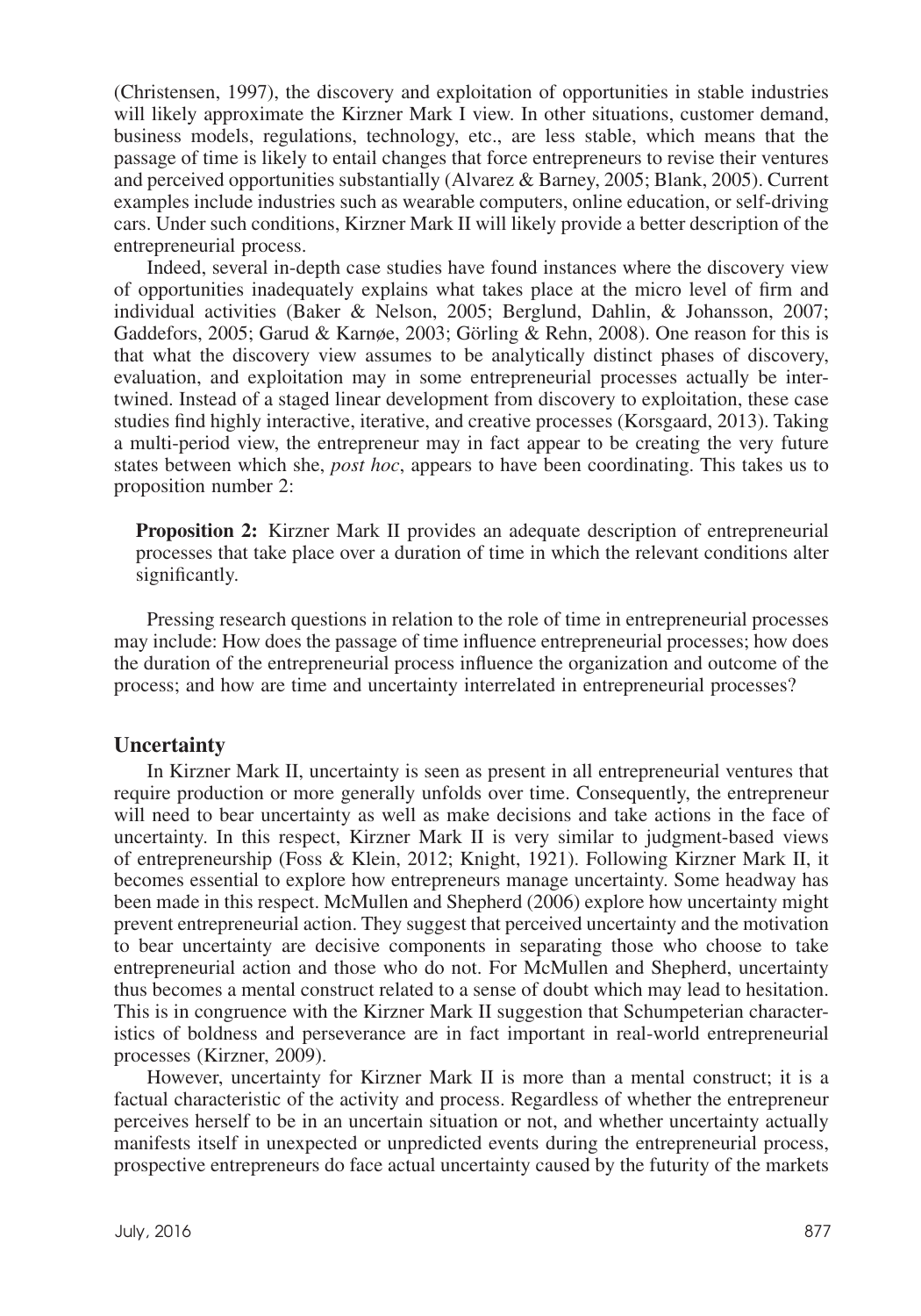in which they will be selling. This suggests that there are certain ways of organizing and acting under uncertainty that may be better than others (Alvarez & Barney, 2005; Sarasvathy, 2001; Sarasvathy, Venkataraman, Dew, & Velamuri, 2002). While Kirzner in his market-level treatment of the entrepreneurial function does not explicitly address what he refers to as the "secrets of successful entrepreneurship" (Kirzner, 2009, p. 145), he does provide a theoretical foundation for an exploration of these "secrets." The theory of effectuation has made significant forward strides in demonstrating the value of participatory and iterative strategies in conditions of uncertainty (Sarasvathy, 2008). Future research into various resourceful strategies and tactics such as bricolage (Baker, 2007; Baker, Miner, & Eesley, 2003; Baker & Nelson, 2005; Garud & Karnøe, 2003), exaptation (Dew, 2007; Dew, Sarasvathy, & Venkataraman, 2004) and improvisation (Baker et al.) will most likely add to our understanding of how entrepreneurs can manage uncertainty once the decision to act has been taken. Similarly, the resurging exploration of Austrian economics has resulted in interesting findings concerning the organization of ventures under uncertainty (Foss & Klein, 2012). This leads us to proposition 3:

**Proposition 3:** Kirzner Mark II provides an adequate description of entrepreneurial processes that take place in uncertain contexts.

An essential research avenue is thus the exploration of how entrepreneurs experience, encounter, and manage uncertainty. Much interesting work is already ongoing in this respect (see, e.g., Alvarez & Barney, 2005; McKelvie, Haynie, & Gustavsson, 2011; McMullen & Shepherd, 2006; Read, Dew, Sarasvathy, Song, & Wiltbank, 2009). In particular, the various behaviors and heuristics employed by entrepreneurs (e.g., bricolage, effectuation, improvisation, exaptation, cocreation, relationship building) warrant further inspection under a Kirzner Mark II view (cf. Venkataraman, Sarasvathy, Dew, & Forster, 2012); i.e., how and when are such actions and heuristics deployed and to what effects?

Pressing research questions relating to uncertainty thus include: How do entrepreneurs experience uncertainty; how does the experience of uncertainty influence the entrepreneurial process; and how and in what situations do entrepreneurs organize for uncertainty (as opposed to risk)?

## **The Nature of Opportunities**

In the atemporal world of Kirzner Mark I, it is perfectly reasonable to view opportunities as having objective existence. The notion of objective opportunities has been adopted in the hugely successful discovery view, which has dominated the entrepreneurship research field for more than a decade. In Kirzner Mark II, the nature of opportunities is less straightforward. Here, we can speak of opportunities as existing only in the metaphorical sense of signifying the tendency of the market to equilibrate (Klein, 2008). At the level of firms and individuals, it becomes meaningless to speak of opportunities as something that exists and can be subject to entrepreneurial action and research. In Mark II, we may more appropriately refer to opportunities as imagined (Foss & Klein, 2012; Klein). What is central here is that entrepreneurs "imagine opportunities" in future states (Berglund, 2007a; Chiles, Elias, Zarankin, & Vultee, 2013; Foss & Klein). These imagined opportunities are subjective images similar to what Davidsson (2012) refers to as "new venture ideas." The entrepreneur thus acts to realize the imagined opportunity, and in doing so seeks to bring about the desired future state of affairs (Kirzner, 1982, 1985b). Of particular importance here thus becomes the judgments (Foss & Klein),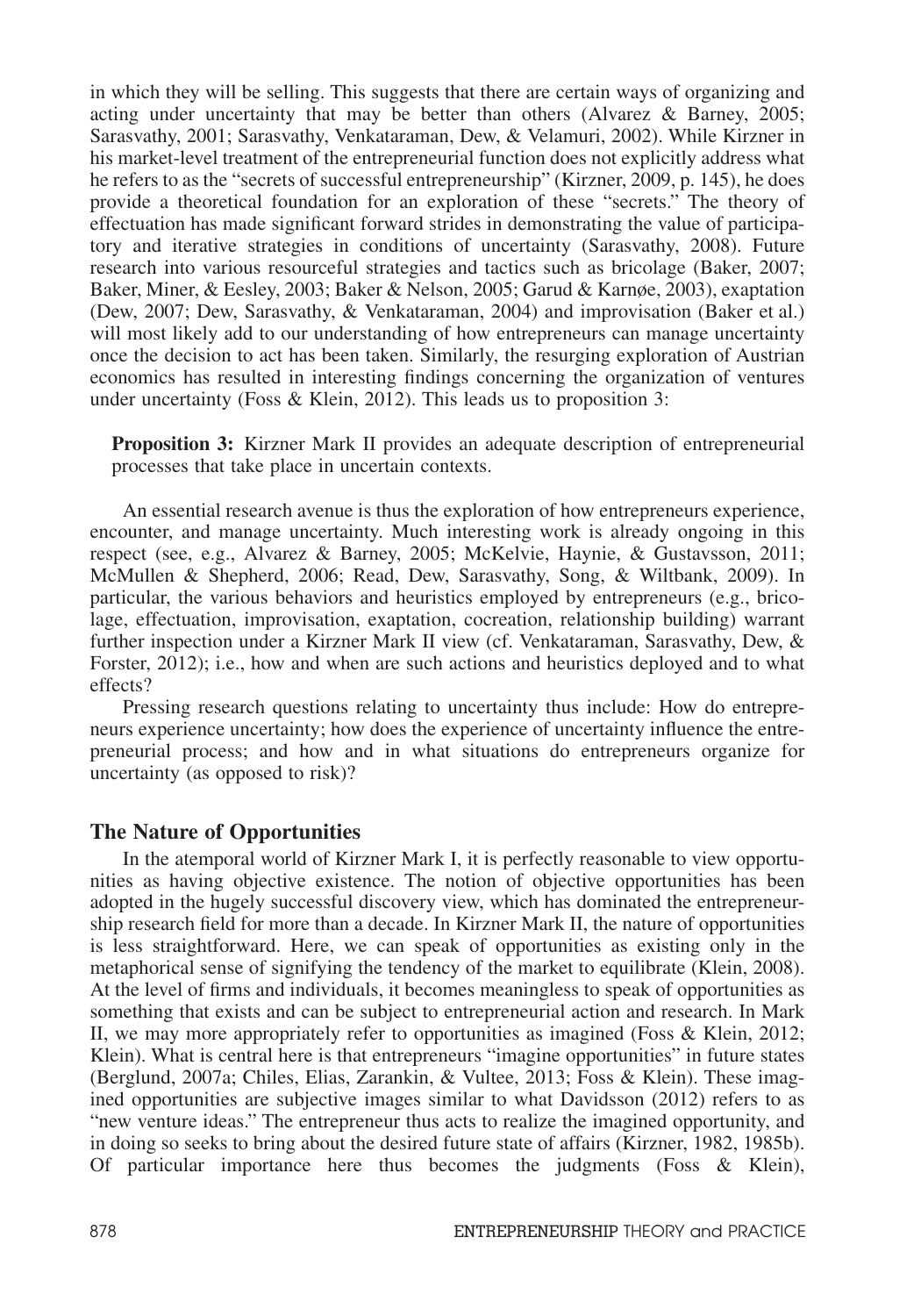investments (Foss & Klein; Sarasvathy, 2008), and actions (Sarasvathy & Venkataraman, 2011) of the entrepreneurs as they explore the viability of the imagined opportunities and seek to create a favorable future state of affairs. This leads us to proposition 4:

**Proposition 4:** Kirzner Mark II provides an adequate description of entrepreneurial processes that take place over a duration of time and in an uncertain context in which entrepreneurs iteratively develop and alter their imagined opportunities.

An important avenue for research is thus a continued effort to understand how entrepreneurs make conjectures about future states of affairs, as well as how entrepreneurs creatively engage in the iterative development of new means–ends combinations (cf. Kirzner, 1985b). In other words, any stream of research that explores how entrepreneurs make and alter conjectures, generates and transforms creative ideas both individually and in collaboration with others is key in a Mark II view (Fletcher, 2006; Garud & Karnøe, 2003; Korsgaard, 2011, 2013; Krueger & Day, 2010). Pressing research questions may include: How are new opportunities imagined; and how are imagined opportunities developed in the entrepreneurial process?

# **Implications for Research**

There is great potential in integrating individual and firm-level research with marketand system-level economic explanations of the entrepreneurial function. This is true both in general and in the specific case of Austrian economics (cf. Chiles, Bluedorn, & Gupta, 2007; McMullen & Shepherd, 2006; Venkataraman, 1997). For instance, system level explanations can be a source of good micro-level research ideas (Chiles et al.), and can generally provide coherence among seemingly fragmented empirical research findings by providing overarching frameworks that relate findings and establish common ground. As such, it can serve to enhance the legitimacy of the field as a whole (Venkataraman).

We argue that there is further potential for integrating the market-level economic theories of Austrian economics with individual and firm-level research in the entrepreneurship field. In this, we are similar to Chiles and colleagues (Chiles, et al., 2007; Chiles, Tuggle, McMullen, Bierman, & Greening, 2010; Chiles, Vultee, Gupta, Greening, & Tuggle, 2010) as well as Foss and Klein (2012) who suggest that the entrepreneurship field may benefit from a broader reading of Austrian works. But, unlike these scholars, we suggest that we need not replace Kirzner with Lachmann, Mises, or Knight. Instead, we show that there is also great potential in reading more Kirzner, and in particular those parts of Kirzner's oeuvre that embrace uncertainty, creativity, and the passage of time; what we have termed Kirzner Mark II.

By acknowledging the value of both Kirzner Mark I and II, we believe that a better foundation for entrepreneurship research can be established. Taking as point of departure the theoretical propositions regarding time, uncertainty, and creative action in pursuit of imagined opportunities, Kirzner Mark II provides a coherent theoretical grounding that ties together many contemporary trends and developments in the field, and also indicates broad areas for further inquiry, similar to the way Kirzner Mark I drew focus to opportunities, discovery, and processes of exploitation (cf. Shane & Venkataraman, 2000). The emphasis on these issues also suggests certain methods and research designs suitable for empirical investigations. While outlining detailed designs is beyond the scope of this paper, we hope to clarify the implications of our propositions by suggesting a number of testable hypotheses coupled with appropriate research methods and variables for investigating these. We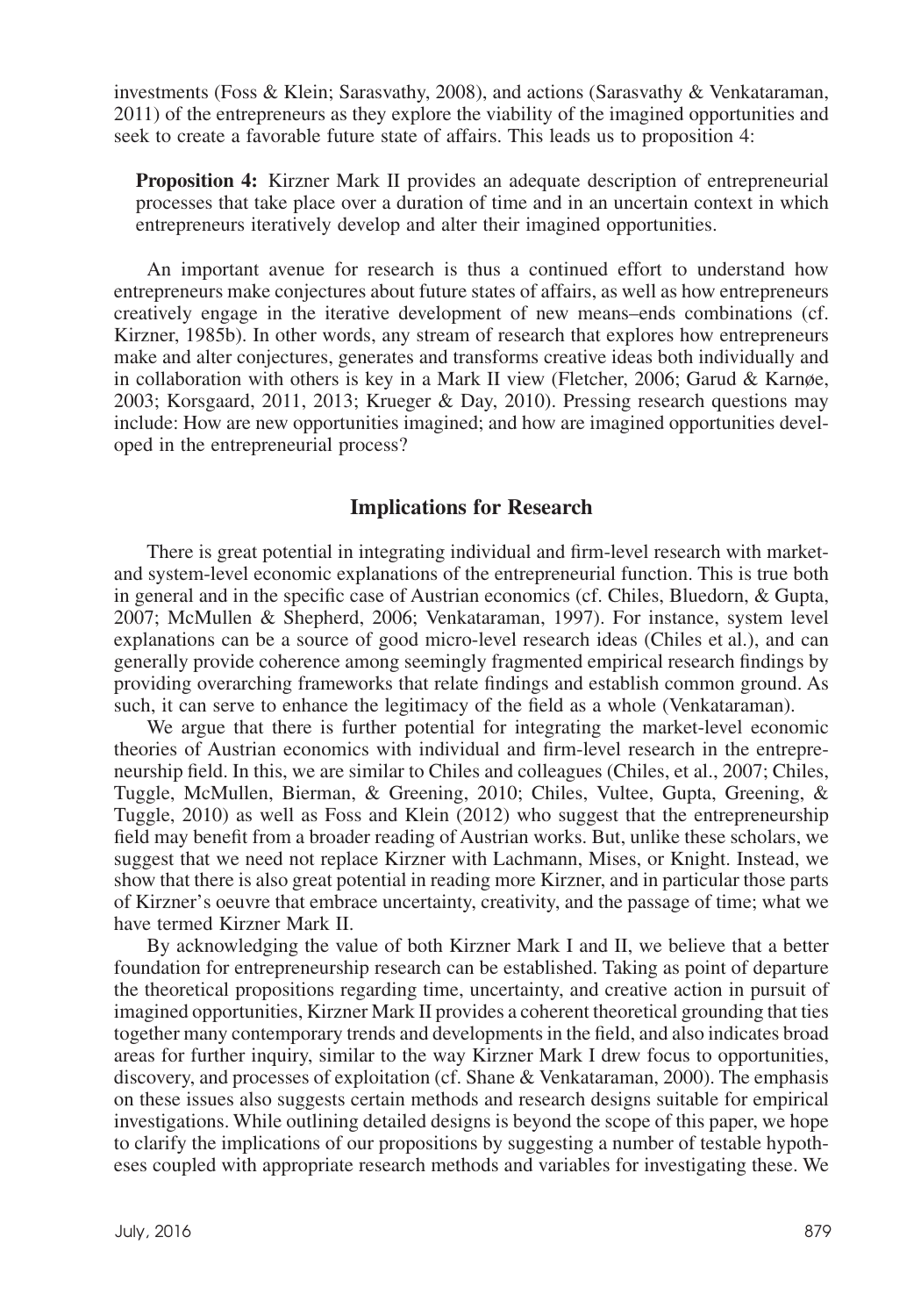focus on three methods that stand out as particularly useful: longitudinal case studies (McMullen & Dimov, 2013; Nell, 2010; Van de Ven & Engleman, 2004; Yang & Chandra, 2013), agent-based simulations (Nell;Yang & Chandra), and phenomenological interviews (Berglund, 2007a, 2007b; Cope, 2005; Fiet et al., 2013).

The Kirzner Mark II view aligns well with the long-standing call for longitudinal process studies in entrepreneurship research (McMullen & Dimov, 2013; Van de Ven, 2007; Van de Ven & Engleman, 2004). According to Kirzner Mark II, the introduction of multiple time periods fundamentally changes the entrepreneurial function and process. Designs that will help us understand the difference between Mark I and II processes, where time has limited and substantial influence, respectively, are important. Furthermore, it is important to explore exactly how the introduction of time alters the entrepreneurial function and process. It is an implicit proposition in Kirzner Mark II that more time means more uncertainty, yet this may play out in different ways and with different effects in empirical reality. And the introduction of uncertainty is likely not the sole effect of time on entrepreneurial processes.

Theory building longitudinal case studies provide a solid method for exploring processes over time (Eisenhardt, 1989; Eisenhardt & Graebner, 2007; Yin, 2009). Such studies will, in simplified terms, incorporate time as the independent variable, and explore how time influences dependent variables such as the level and nature of uncertainty, as well as the nature of entrepreneurial opportunities and processes.

Some case studies have already proven useful in this respect, giving initial insights into how entrepreneurs manage uncertainty, alter venture ideas, and develop opportunities through experimentation and creative iteration (see, e.g., Baker & Nelson, 2005; Garud & Karnøe, 2003). An example of such an approach was adopted by Garud and Karnøe in their study of the emerging windmill industries of Denmark and the United States.

Agent-based simulation models can also be a useful method to explore patterns of entrepreneurial activity and environmental uncertainty over multiple time periods (McKelvey, 2004; McMullen & Dimov, 2013; Yang & Chandra, 2013). Following Austrian economics in general, agent-based models seek to explain macro-level outcomes from micro-level interactions. The actors in the simulation are modeled individually to adopt different strategies and have different preferences. The macro-level outcomes emerge from the interactions between heterogeneous actors over multiple time periods, in a way that is analogous to how the market process is depicted in the Austrian tradition (Nell, 2010). Agent-based simulations can thus be designed to explore the relation between time and uncertainty. In particular, it is possible to manipulate the duration of entrepreneurial processes to explore effects both on the level of uncertainty as well as successfulness of strategies adopted. It is also possible to manipulate the level of uncertainty or environmental dynamism (Davis, Eisenhardt, & Bingham, 2007), and explore at which point certain entrepreneurial strategies are suitable. An approach somewhat similar to this was adopted by Gavetti, Levinthal, and Rivkin (2005) in their agent-based simulation of strategic decisions based on analogy or local search as different approaches adopted by heterogeneous actors. Such a study demonstrates the potential of simulating different strategies adopted under different circumstances leading to unpredictable and nontrivial results (Davis et al.).

Phenomenology as a methodological perspective also dovetails nicely with the Austrian principle of subjectivism and its strong rejection of scientism (Hayek, 1942). It is therefore no surprise to find that the two have a long and shared history (cf. Madison, 1994). As a method, phenomenology focuses on individuals' experiences of phenomena or situations, rather than on their objective properties. Stated differently, focus is on the subjects rather than the objects of human action (Berglund, 2007b). Based on systematic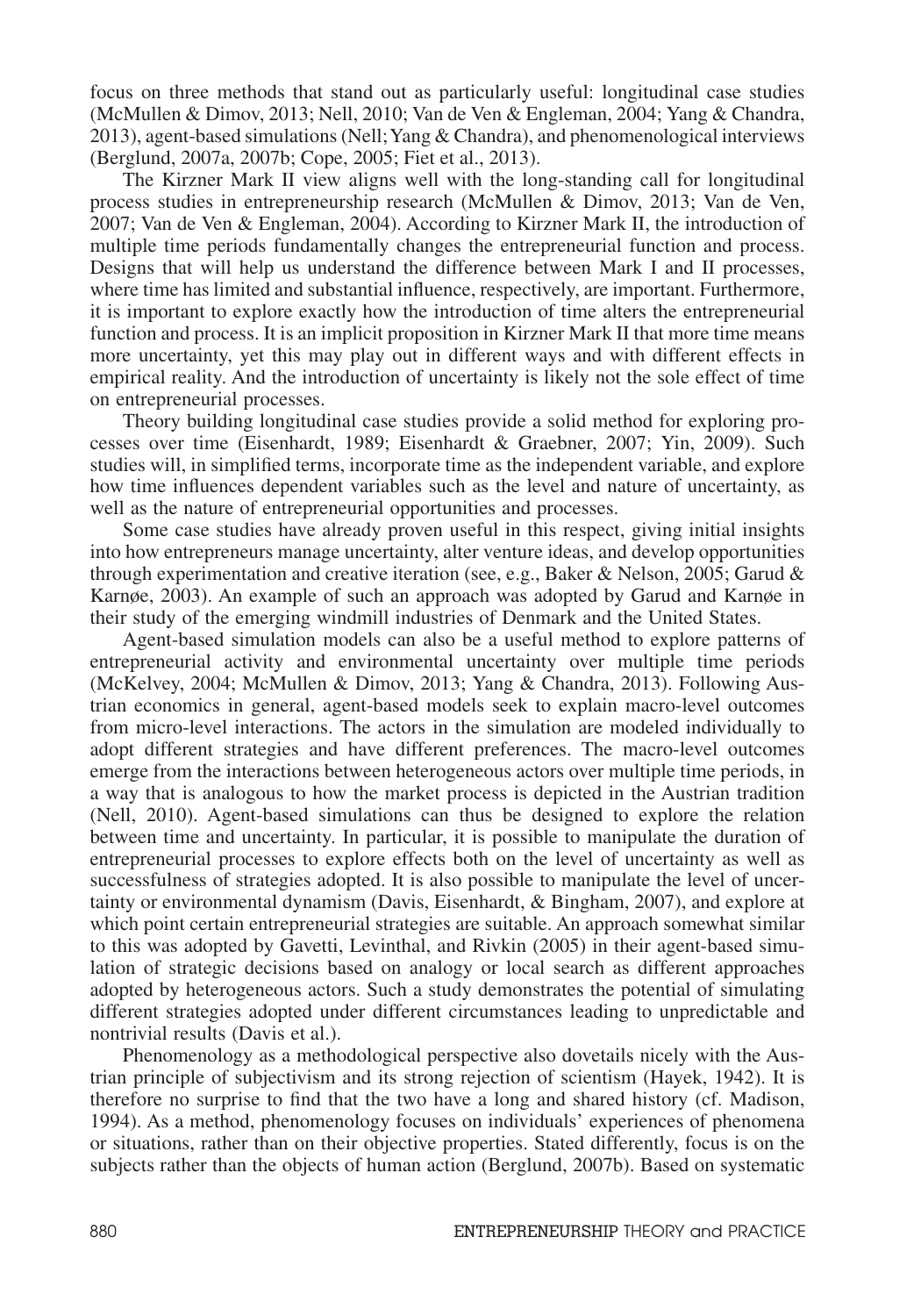analyses of rich qualitative data, e.g., from interviews, action research, ethnographies, or diaries, researchers seek to describe how individuals experience a phenomenon or situation. Things like entrepreneurial opportunities are thus not considered to exist in and of themselves, but rather in the ways individuals experience and interpret them. This is important, not least because it influences how these individuals act (Berglund, 2007a; Foss et al., 2008). The connection between subjective perceptions and behavior is also made by Davidsson and Tonelli (2013) in their recent call to replace the "objectivist notion of opportunities" with new venture idea; a term that the authors believe better captures "the subjective perceptions that guide entrepreneurial action" (p. 7). The value of interviews based on the phenomenological tradition—phenomenological interviews—has been demonstrated in the entrepreneurship field already in Fiet et al. (2013) and Berglund's (2007a) studies on opportunities as well as Cope's (2011) work on learning and failure.

Based on these three methods—longitudinal case studies, agent-based simulations, and phenomenological interviews—Table 2 summarizes a number of suggestions for how to empirically investigate the theoretical propositions developed in the paper. This table is by no means complete, and the variables included are only crudely operationalized. Still, the table demonstrates how key concepts and insights from Kirzner Mark I and II can inspire empirical research and help further develop our understanding of entrepreneurship.

#### **Implications for Practice**

With respect to the practice of entrepreneurship it is well established that a focus on uncertainty rather than risk, and opportunity creation rather than discovery, generates very different normative models for entrepreneurial action (see, e.g., Alvarez & Barney, 2007; Read, Sarasvathy, Dew, Wiltbank, & Ohlosson, 2011). The presence and importance of uncertainty is also central to many influential practitioner-oriented theories. One example is the Lean Startup literature, where Steve Blank (2005), Eric Ries (2011), and others formulate a set of principles that, based on an imagined opportunity, focus on formulating venture hypotheses and then quickly and efficiently testing these, often by engaging with customers and other stakeholders. The central premise is that the venture is developed in the face of great uncertainty, which implies that the entrepreneur's main priority is to learn as efficiently as possible. This approach rejects the traditional discovery–planning– execution model of entrepreneurship, as presented in numerous textbooks building on an opportunity discovery view (see, e.g., Barringer & Ireland, 2008; Mariotti, 2007; Wickham, 2006). The same line of thinking is embodied in discovery-driven planning (cf. McGrath, 2010) as well as in Mullins and Komisar's (2009) idea of iterating to a plan B as fast as possible. They argue that since the predictions of entrepreneurs are likely to be wrong, it is best to have them rejected as quickly and cost efficiently as possible. This approach skips the traditional business-planning phase for a hands-on test of specific assumptions made by the entrepreneurs about what customers want. While different in some respects, we note a strong coherence between the experimental and iterative approaches of these practitioner-oriented works and the transformative change pursued in the theory of effectuation. Both embrace uncertainty and regard "opportunities" as tentative, and both provide a set of principles to guide entrepreneurial action in the face of this uncertainty (Read et al.). While the merits of specific principles and guidelines may be debated, it is nevertheless clear that a Kirzner Mark II view, with its emphasis on uncertainty and creativity, calls for this type of uncertainty embracing prescriptive theories (cf. Harper, 2002). This stands in sharp contrast to the Kirzner Mark I view, which is closer in spirit to the traditional discovery–planning–execution view of entrepreneurship.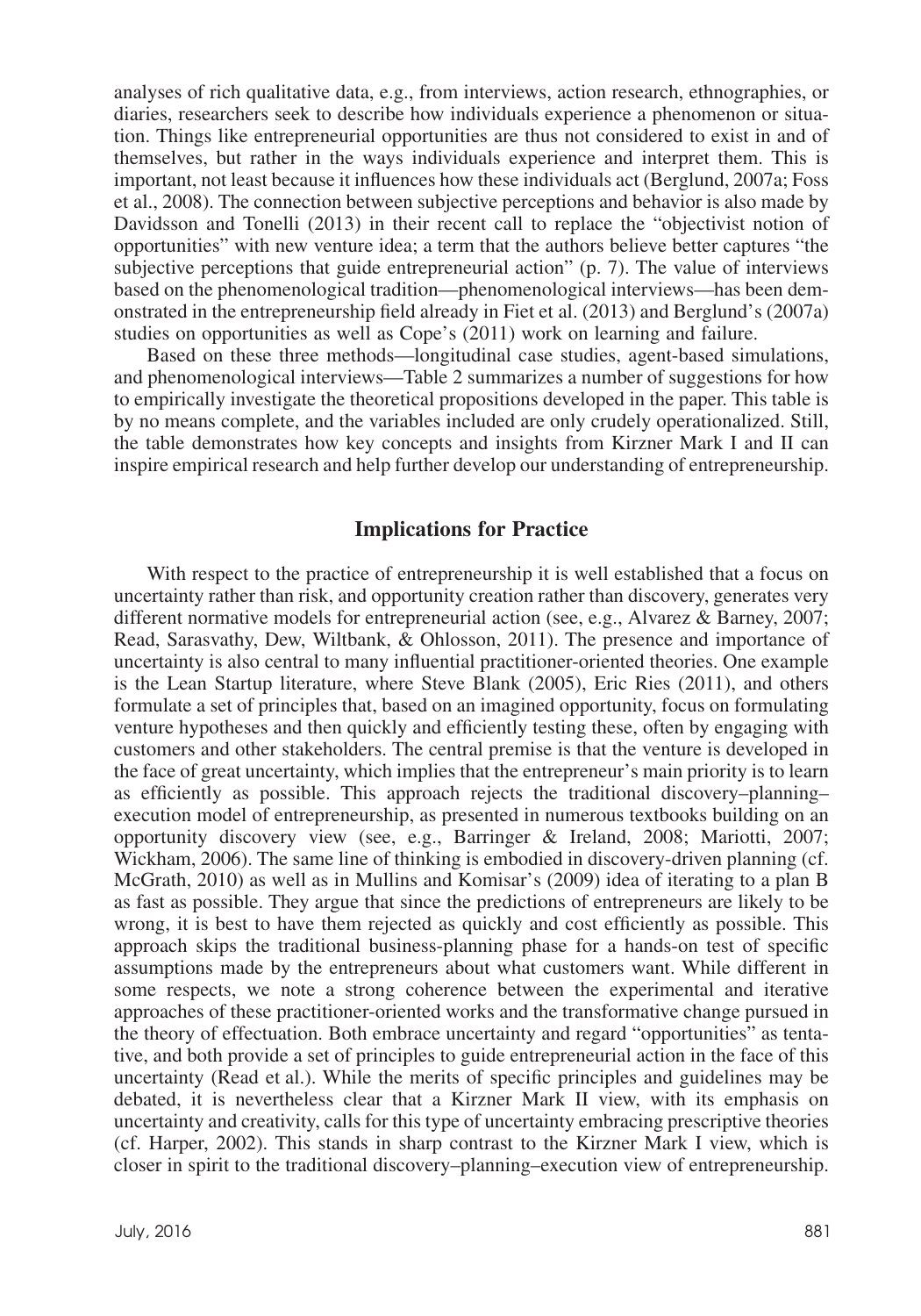| r<br>Ξ<br>э |  |
|-------------|--|
| Ξ           |  |
|             |  |

| Š       |
|---------|
| とくてくらえん |
| ć       |
| i       |
|         |

| Theoretical propositions                                                                                                                                                                                                                                           | Testable hypotheses                                                                                                                                                                       | Level of<br>analysis           | Method                                             | Independent<br>variables                                                                                                                              | Dependent<br>variables                                                          | Sources of<br>inspiration<br>methods                                 |
|--------------------------------------------------------------------------------------------------------------------------------------------------------------------------------------------------------------------------------------------------------------------|-------------------------------------------------------------------------------------------------------------------------------------------------------------------------------------------|--------------------------------|----------------------------------------------------|-------------------------------------------------------------------------------------------------------------------------------------------------------|---------------------------------------------------------------------------------|----------------------------------------------------------------------|
| Proposition 1: Kirzner Mark I provides an<br>adequate description of entrepreneurial<br>possess knowledge that allows them to<br>processes that take place in stable<br>environments where entrepreneurs<br>foresee the central effects of their                   | as having objective existence or as being<br>Entrepreneurs perceive their opportunities<br>expected level of uncertainty facing the<br>tentative conjectures, depending on the<br>venture | The individual                 | Phenomenological<br>interviews                     | venture, as perceived<br>Uncertainty facing the<br>by the entrepreneur                                                                                | Nature of the opportunity,<br>as perceived by the<br>entrepreneur               | (2011); Fiet et al.<br>Berglund (2007a,<br>2007b); Cope<br>(2013)    |
| Proposition 3: Kirzner Mark II provides an<br>adequate description of entrepreneurial<br>processes that take place in uncertain                                                                                                                                    | or less linear-i.e. comprising discovery<br>evaluation and exploitation-depending<br>The entrepreneurial process will be more<br>on the level of uncertainty facing the<br>venture.       | The entrepreneurial<br>process | Simulation studies<br>case studies<br>Longitudinal | Uncertainty facing the venture<br>(cf. Davis, Eisenhardt, &<br>Bingham, 2009)                                                                         | entrepreneurial process<br>(linear or iterative)<br>Nature of the               | Davis et al. (2009)<br>Garud & Karnøe<br>(2003)                      |
| processes that take place over a duration<br>Proposition 2: Kirzner Mark II provides an<br>adequate description of entrepreneurial<br>of time in which the relevant conditions<br>alter significantly                                                              | expected duration of the entrepreneurial<br>Entrepreneurs perceive their opportunities<br>tentative conjectures, depending on the<br>as having objective existence or being<br>process.   | The individual                 | Phenomenological<br>interviews                     | Duration of the process, as<br>anticipated by the<br>entrepreneur                                                                                     | Nature of the opportunity,<br>as perceived by the<br>entrepreneur               | $(2011)$ ; Fiet et al.<br>Berglund (2007a,<br>2007b); Cope<br>(2013) |
|                                                                                                                                                                                                                                                                    | or less linear-i.e. comprising discovery,<br>evaluation, and exploitation-depending<br>The entrepreneurial process will be more<br>on the duration of the entrepreneurial<br>process.     | The entrepreneurial<br>process | Simulation studies<br>case studies<br>Longitudinal | entrepreneurial process<br>Duration of the                                                                                                            | entrepreneurial process<br>(linear or iterative)<br>Nature of the               | Gavetti & Rivkin<br>Van de Ven et al.<br>(2005)<br>(1999)            |
| processes that take place over a duration<br>Proposition 4: Kirzner Mark II provides an<br>adequate description of entrepreneurial<br>which entrepreneurs iteratively develop<br>and alter their imagined opportunities.<br>of time and in an uncertain context in | entrepreneurs' imagined opportunity will<br>change more or less depending on the<br>During the entrepreneurial process,<br>uncertainty facing the venture.                                | The individual                 | Phenomenological<br>interviews                     | Uncertainty facing the venture<br>process (linear or iterative)<br>Intervening Variable: Nature<br>(cf. Davis et al., 2009)<br>of the entrepreneurial | Change in the nature of the<br>opportunity, as perceived<br>by the entrepreneur | (2011); Fiet et al.<br>Berglund (2007a,<br>2007b); Соре<br>(2013)    |
|                                                                                                                                                                                                                                                                    | will change more or less depending on<br>entrepreneurs' opportunity perceptions<br>the duration of the entrepreneurial<br>During the entrepreneurial process,<br>process.                 | The individual                 | Phenomenological<br>interviews                     | process (linear or iterative)<br>Intervening Variable: Nature<br>entrepreneurial process<br>of the entrepreneurial<br>Duration of the                 | Change in the nature of the<br>opportunity, as perceived<br>by the entrepreneur | (2011); Fiet et al.<br>(2013)<br>Berglund (2007a,<br>2007b); Cope    |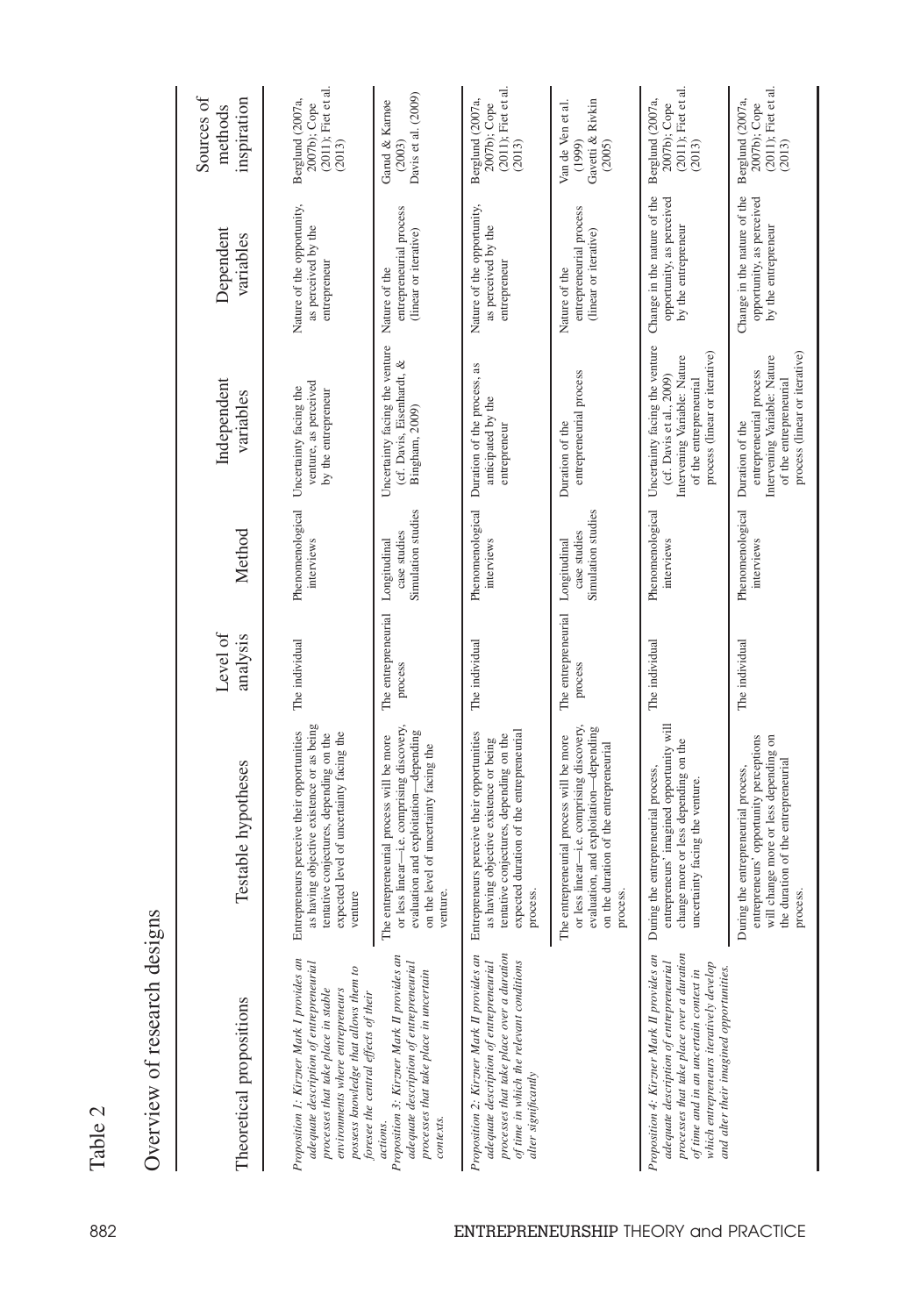#### **Limitations**

While we see great promise in Kirzner Mark II, a further integration of this view and entrepreneurship research is not without limitations and challenges. Mainly, there are some inconsistencies in what we here refer to as Kirzner Mark II, primarily resulting from Kirzner's continued insistence on coherence between Mark I and II. From the perspective of entrepreneurship research, it is a source of some confusion that Kirzner insists on retaining the concepts of discovery and alertness in a multiple time-period scenario (Buchanan & Vanberg, 1991; Klein, 2008). We acknowledge that from a *post hoc* detached system-level perspective, it makes sense to metaphorically speak of intertemporal coordination, and hence of discovery and alertness in a multi–time-period view. We furthermore acknowledge Kirzner's ambition of building a bridge or taking the middle ground between Austrian subjectivism and mainstream neoclassical economics, which is probably the main reason for maintaining this vocabulary across Mark I and Mark II texts. We do, however, propose that this terminology has created confusion in the translation of market-level explanations of the entrepreneurial function into concepts and constructs for firm and individual-level research. The greatest of care must be shown in this translation. This, however, does not detract from Kirzner Mark I nor Mark II's insightful descriptions of the entrepreneurial function and how they can serve as a solid foundation for current and future entrepreneurship research. We thus propose a continued bold borrowing from Kirzner.

#### **Conclusion**

In sum, this paper has proposed that Kirzner's work should be divided into Mark I and Mark II versions. We have argued that Mark I, despite offering a deliberately simplified view of the entrepreneurial process, has been instrumental in moving the field forward for more than a decade. However, the Mark I inspired discovery view is facing increasing challenges, and we have argued that many of these can be fruitfully addressed from a Mark II perspective. Specifically, Mark II has the potential of providing an integrating theoretical framework that comprises time, uncertainty, and entrepreneurial creativity. In its emphasis on these issues, we also noted that Kirzner Mark II is well aligned with several promising entrepreneurship research streams that are typically not labeled Kirznerian—but in many cases quite the opposite. Interestingly, they share an emphasis on time, uncertainty, and creative action in pursuit of imagined opportunities. By grounding them in the central concepts of Kirzner Mark II, we hope that entrepreneurship researchers will not only discover the richness of Kirzner's work, but also once again rally around Kirznerian ideas, and in doing so move the field forward with focus and energy.

#### **REFERENCES**

Alvarez, S.A. & Barney, J.B. (2005). How do entrepreneurs organize firms under conditions of uncertainty? *Journal of Management*, *31*(5), 776–793.

Alvarez, S.A. & Barney, J.B. (2007). Discovery and creation: Alternative theories of entrepreneurial action. *Strategic Entrepreneurship Journal*, *1*(1–2), 11–26.

Ardichvili, A., Cardozo, R., & Ray, S. (2003). A theory of entrepreneurial opportunity identification and development. *Journal of Business Venturing*, *18*(1), 105–123.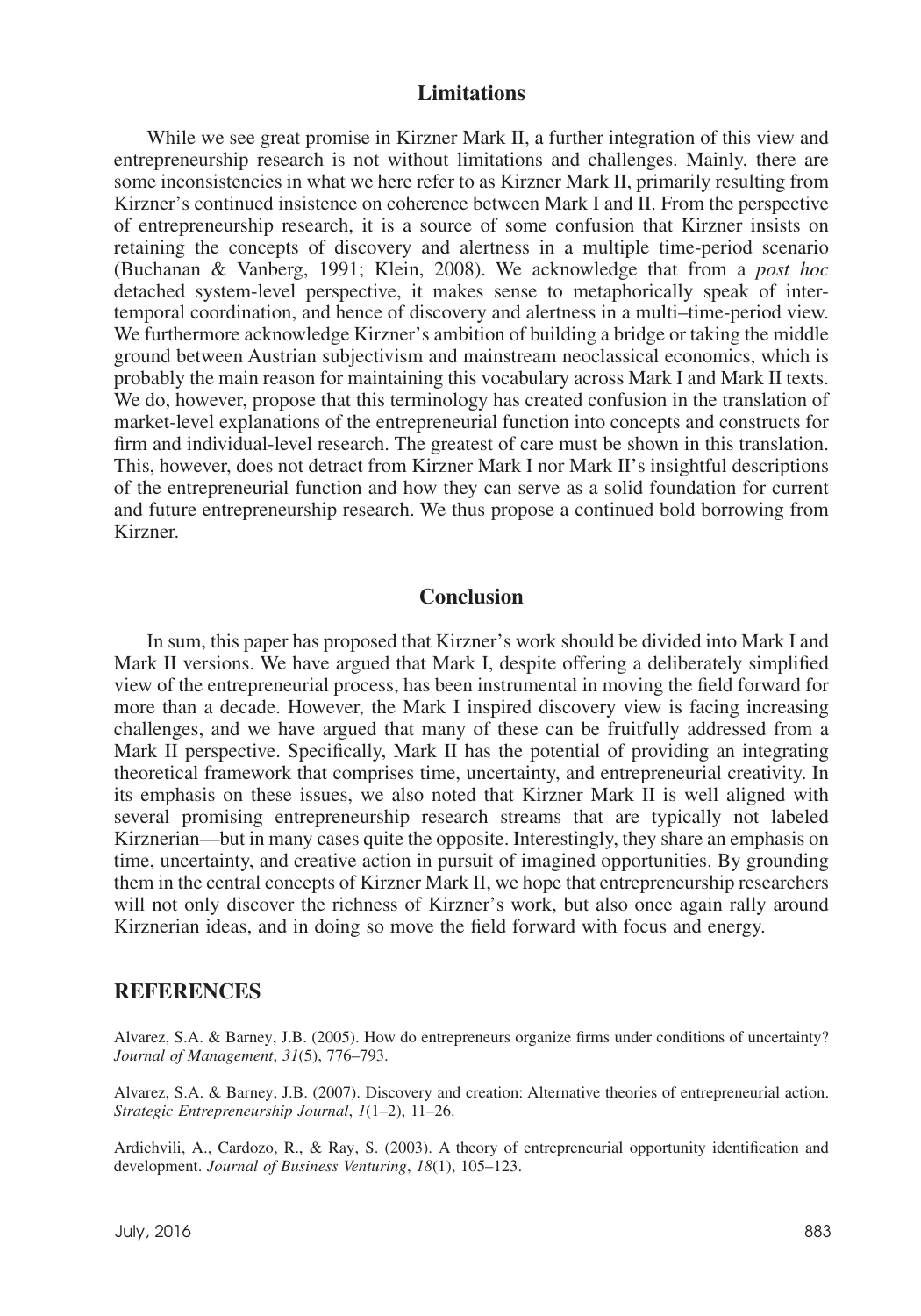Baker, T. (2007). Resources in play: Bricolage in the toy store(y). *Journal of Business Venturing*, *22*(5), 694–711.

Baker, T., Miner, A.S., & Eesley, D.T. (2003). Improvising firms: Bricolage, account giving and improvisational competencies in the founding process. *Research Policy*, *32*(2), 255–276.

Baker, T. & Nelson, R.E. (2005). Creating something from nothing: Resource construction through entrepreneurial bricolage. *Administrative Science Quarterly*, *50*(3), 329–366.

Baron, R.A. (2004). The cognitive perspective: A valuable tool for answering entrepreneurship's basic "why" questions. *Journal of Business Venturing*, *19*, 221–239.

Baron, R.A. (2006). Opportunity recognition as pattern recognition: How entrepreneurs "connect the dots" to identify new business opportunities. *Academy of Management Perspectives*, *20*(1), 104–120.

Barreto, I. (2012). Solving the entrepreneurial puzzle: The role of entrepreneurial interpretation in opportunity formation and related processes. *Journal of Management Studies*, *49*(2), 356–380.

Barringer, B.R. & Ireland, D.R. (2008). *Entrepreneurship: Successfully launching new ventures* (2nd ed.). Upper Saddle River, NJ: Pearson Prentice Hall.

Berglund, H. (2007a). Opportunities as existing and created: A study of entrepreneurs in the Swedish mobile Internet industry. *Journal of Enterprising Culture*, *15*(3), 243–274.

Berglund, H. (2007b). Researching entrepreneurship as lived experience. In H. Neergaard & J. Ulhøi (Eds.), *Handbook of qualitative research methods in entrepreneurship* (pp. 75–93). Camberley, UK: Edward Elgar.

Berglund, H. (2009). *Austrian economics and the study of entrepreneurship: Concepts and contributions*. Paper presented at the Academy of Management Conference, Chicago, IL.

Berglund, K., Dahlin, M., & Johansson, A.W. (2007). Walking a tightrope between artistry and entrepreneurship: The stories of the Hotel Woodpecker, Otter Inn and Luna Resort. *Journal of Enterprising Communities*, *1*(3), 268–284.

Blank, S. (2005). *The four steps to the epiphany*. Pescadero, CA: K&S Ranch Press.

Buchanan, J.M. & Vanberg, V.J. (1991). The market as a creative process. *Economics and Philosophy*, *7*, 167–186.

Busenitz, L.W. (1996). Research on entrepreneurial alertness. *Journal of Small Business Management*, *34*(4), 35–44.

Chiles, T.H., Bluedorn, A.C., & Gupta, V.K. (2007). Beyond creative destruction and entrepreneurial discovery: A radical Austrian approach to entrepreneurship. *Organization Studies*, *28*(4), 467–493.

Chiles, T.H., Elias, S.R.S.T.A., Zarankin, T.G., & Vultee, D.M. (2013). The Kaleidic world of entrepreneurs: Developing and grounding a metaphor for creative imagination. *Qualitative Research in Organizations and Management: An International Journal*, *8*(3), 276–307.

Chiles, T.H., Tuggle, C.S., McMullen, J.S., Bierman, L., & Greening, D.W. (2010). Dynamic creation: Extending the radical Austrian approach to entrepreneurship. *Organization Studies*, *31*(1), 7–46.

Chiles, T.H., Vultee, D.M., Gupta, V.K., Greening, D.W., & Tuggle, C.S. (2010). The philosophical foundations of a radical Austrian approach to entrepreneurship. *Journal of Management Inquiry*, *19*(2), 138–164.

Christensen, C. (1997). *The innovator's dilemma*. Boston, MA: Harvard Business School Press.

Cope, J. (2005). Researching entrepreneurship through phenomenological inquiry. *International Small Business Journal*, *23*(2), 163–189.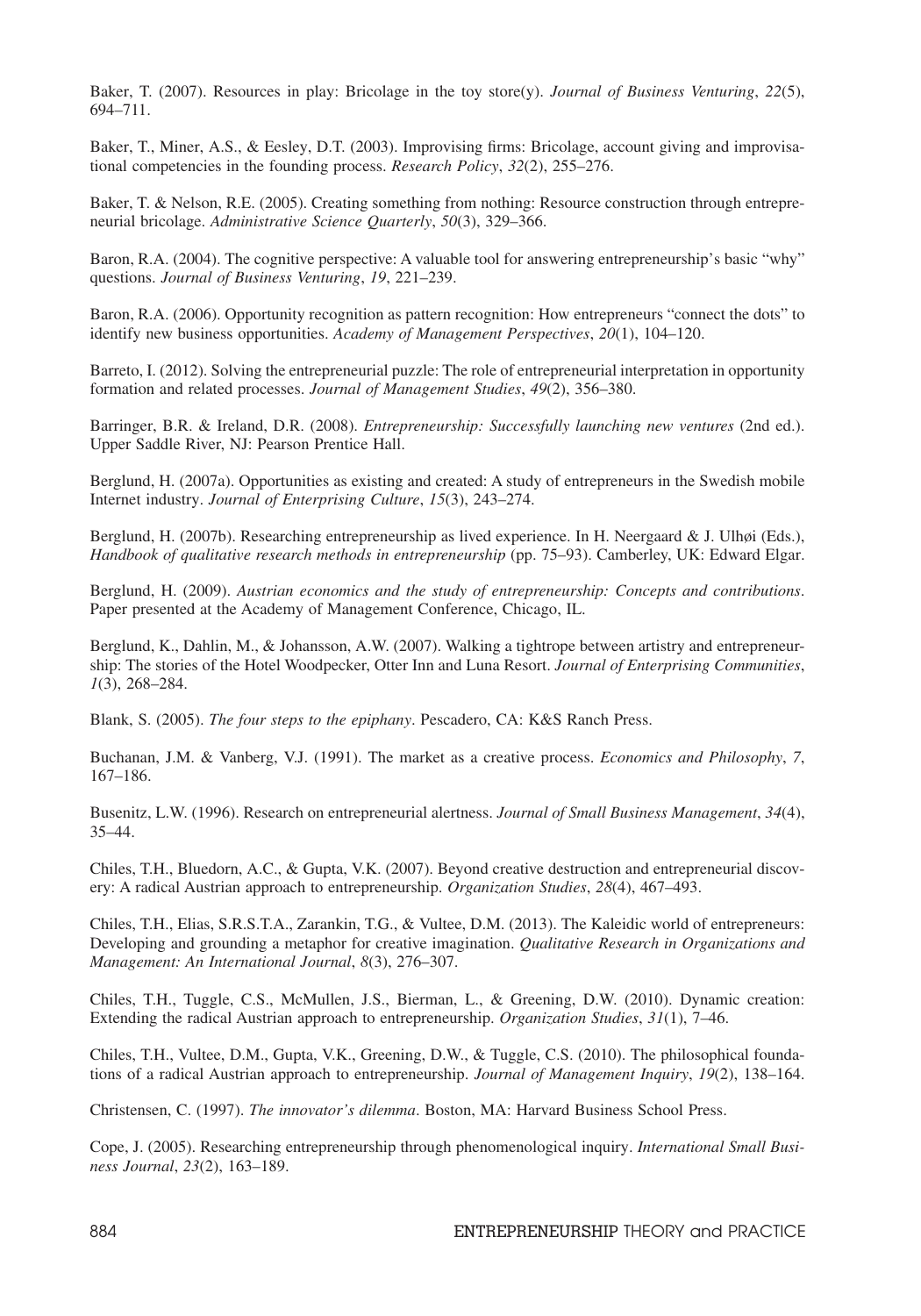Cope, J. (2011). Entrepreneurial learning from failure: An interpretative phenomenological analysis. *Journal of Business Venturing*, *26*(6), 604–623.

Davidsson, P. (2004). *Researching entrepreneurship*. New York: Springer.

Davidsson, P. (2012). *Entrepreneurial opportunity and the entrepreneurship nexus: A reconceptualization*. Paper presented at the Academy of Management Annual Meeting, Boston, MA.

Davidsson, P. & Tonelli, M. (2013). *Killing our darling: Why we need to let go of the entrepreneurial opportunity construct*. Paper presented at the Conference Proceedings: Australia Centre for Entrepreneurship (ACE) Research Exchange Conference 2013.

Davis, J.P., Eisenhardt, K.M., & Bingham, C.B. (2007). Developing theory through simulation methods. *Academy of Management Review*, *32*(2), 480–499.

Davis, J.P., Eisenhardt, K.M., & Bingham, C.B. (2009). Optimal structure, market dynamism, and the strategy of simple rules. *Administrative Science Quarterly*, *54*(3), 413–452.

Dew, N. (2007). Pre-adaptation, exaptation and technology speciation: A comment on Cattani (2006). *Industrial and Corporate Change*, *16*(1), 155–160.

Dew, N., Sarasvathy, S.D., & Venkataraman, S. (2004). The economic implications of exaptation. *Journal of Evolutionary Economics*, *14*(1), 69–84.

Dimov, D. (2007). Beyond the single-person, single-insight attribution in understanding entrepreneurial opportunities. *Entrepreneurship Theory and Practice*, *31*(5), 713–731.

Douhan, R., Eliasson, G., & Henrekson, M. (2007). Israel M. Kirzner: An outstanding Austrian contributor to the economics of entrepreneurship. *Small Business Economics*, *29*(1), 213–223.

Eckhardt, J.T. & Shane, S.A. (2003). Opportunities and entrepreneurship. *Journal of Management*, *29*(3), 333–349.

Eisenhardt, K.M. (1989). Building theories from case study research. *The Academy of Management Review*, *14*(4), 532–551.

Eisenhardt, K.M. & Graebner, M.E. (2007). Theory building from cases: Opportunities and challenges. *Academy of Management Journal*, *50*(1), 25–32.

Fiet, J. & Patel, P. (2008). Entrepreneurial discovery as constrained, systematic search. *Small Business Economics*, *30*(3), 215–229.

Fiet, J.O., Norton, W.I., & Clouse, V.G.H. (2013). Search and discovery by repeatedly successful entrepreneurs. *International Small Business Journal*, *31*(8), 890–913.

Fiet, J.O., Norton Jr., W.I., & Clouse, V.G.H. (2007). Systematic search as a source of technical innovation: An empirical test. *Journal of Engineering and Technology Management*, *24*(4), 329–346.

Fletcher, D.E. (2006). Entrepreneurial processes and the social construction of opportunity. *Entrepreneurship & Regional Development*, *18*(5), 421–440.

Foss, N.J. & Klein, P. (2012). *Organizing entrepreneurial judgment: A new approach to the firm*. Cambridge, UK: Cambridge University Press.

Foss, N.J. & Klein, P.G. (2010a). Alertness, action, and the antecedents of entrepreneurship. *Journal of Private Enterprise*, *25*(2), 145–164.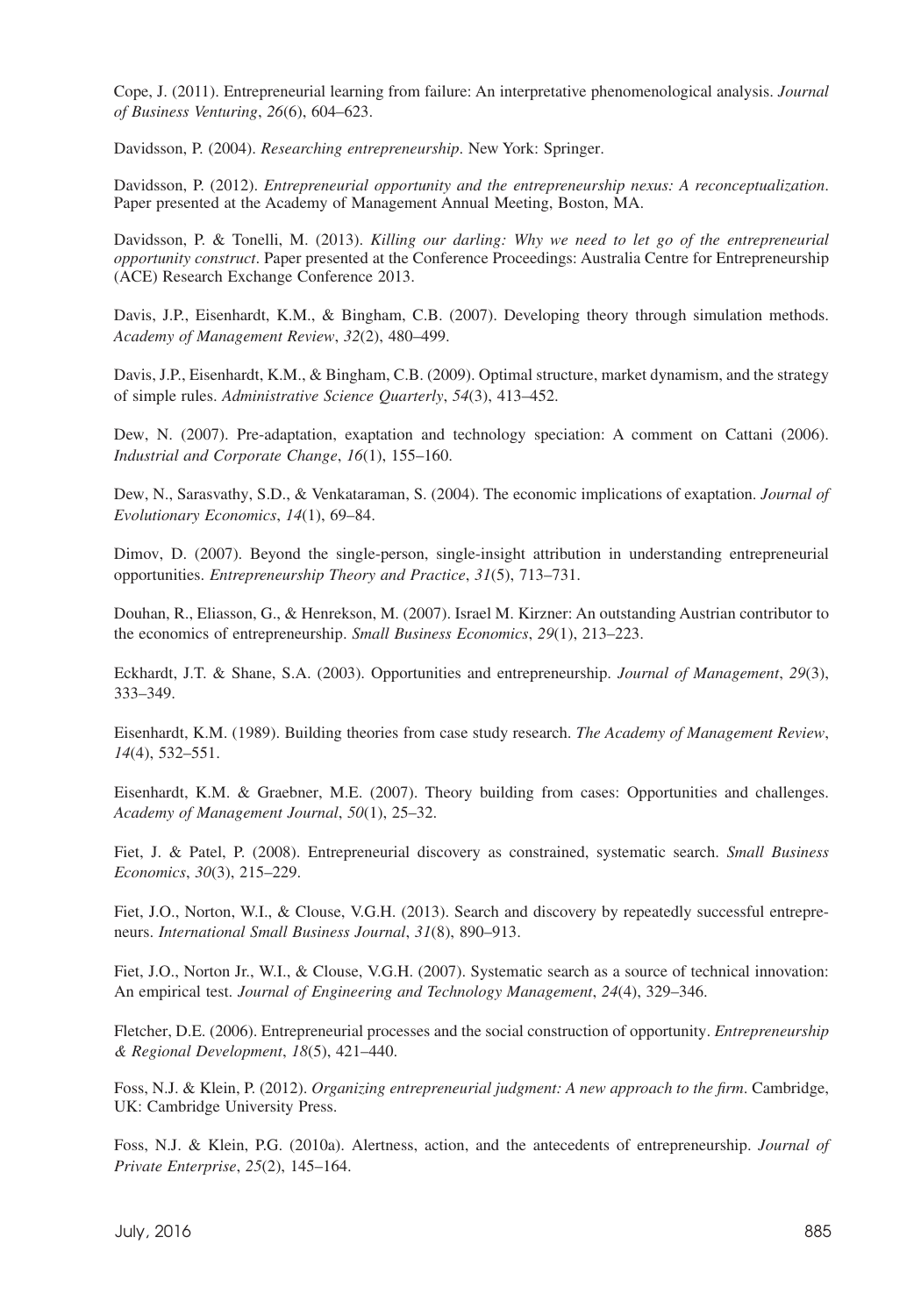Foss, N.J. & Klein, P.G. (2010b). Entrepreneurial alertness and opportunity discovery: Origins, attributes and critique. In H. Landström & F. Lohrke (Eds.), *The historical foundations of entrepreneurship research* (pp. 98–120). Aldershot, UK: Edward Elgar.

Foss, N.J., Klein, P.G., Kor, Y.Y., & Mahoney, J.T. (2008). Entrepreneurship, subjectivism, and the resourcebased view: Toward a new synthesis. *Strategic Entrepreneurship Journal*, *2*(1), 73–94.

Gaddefors, J. (2005). Creating context—Entrepreneurial opportunities in a consumer market setting. *Journal of Enterprising Culture*, *13*(3), 199–224.

Gaglio, C.M. & Katz, J.A. (2001). The psychological basis of opportunity identification: Entrepreneurial alertness. *Small Business Economics*, *16*(2), 95–111.

Gartner, W.B., Bird, B.J., & Starr, J.A. (1992). Acting as if: Differentiating entrepreneurial from organizational behavior. *Entrepreneurship Theory and Practice*, *16*(3), 13–31.

Garud, R. & Karnøe, P. (2003). Bricolage versus breakthrough: Distributed and embedded agency in technology entrepreneurship. *Research Policy*, *32*(2), 277–300.

Gavetti, G., Levinthal, D.A., & Rivkin, J.W. (2005). Strategy making in novel and complex worlds: The power of analogy. *Strategic Management Journal*, *26*(8), 691–712.

Gavetti, G. & Rivkin, J.W. (2005). How strategists really think. *Harvard Business Review*, *83*(4), 54–63.

Görling, S. & Rehn, A. (2008). Accidental ventures: A materialist reading of opportunity and entrepreneurial potential. *Scandinavian Journal of Management*, *24*(2), 94–102.

Harper, D.A. (2002). *Entrepreneurship and the market process: An enquiry into the growth of knowledge*. London: Routledge.

Hayek, F.A. (1942). Scientism and the study of society. *Economica*, *9*(35), 267–291.

Hazlitt, H. (1974). Competition and entrepreneurship. [Book Review]. *The Freeman*, *24*(December), 756– 760.

Hebert, R.F. & Link, A.N. (1988). *The entrepreneur: Mainstream views and radical critiques*. New York: Praeger.

Kaish, S. & Gilad, B. (1991). Characteristics of opportunities search of entrepreneurs vs. executives: Sources, interests, general alertness. *Journal of Business Venturing*, *6*(1), 45–62.

Kirzner, I.M. (1973). *Competition and entrepreneurship*. Chicago, IL: The University of Chicago Press.

Kirzner, I.M. (1982). Uncertainty, discovery, and human action: A study of the entrepreneurial profile in the Misesian system. In I.M. Kirzner (Ed.), *Method, process, and Austrian economics* (pp. 139–159). Lexington, MA: Lexington Books.

Kirzner, I.M. (1985a). *Discovery and the capitalist process*. Chicago, IL: The University of Chicago Press.

Kirzner, I.M. (1985b). Uncertainty, discovery, and human action. In I. Kirzner (Ed.), *Discovery and the capitalist process* (pp. 40–67). Chicago, IL: Chicago University Press.

Kirzner, I.M. (1997a). Entrepreneurial discovery and the competitive market process: An Austrian approach. *Journal of Economic Literature*, *35*(1), 60–85.

Kirzner, I.M. (1997b). *How markets work: Disequilibrium, entrepreneurship and discovery*. London: Institute of Economic Affairs.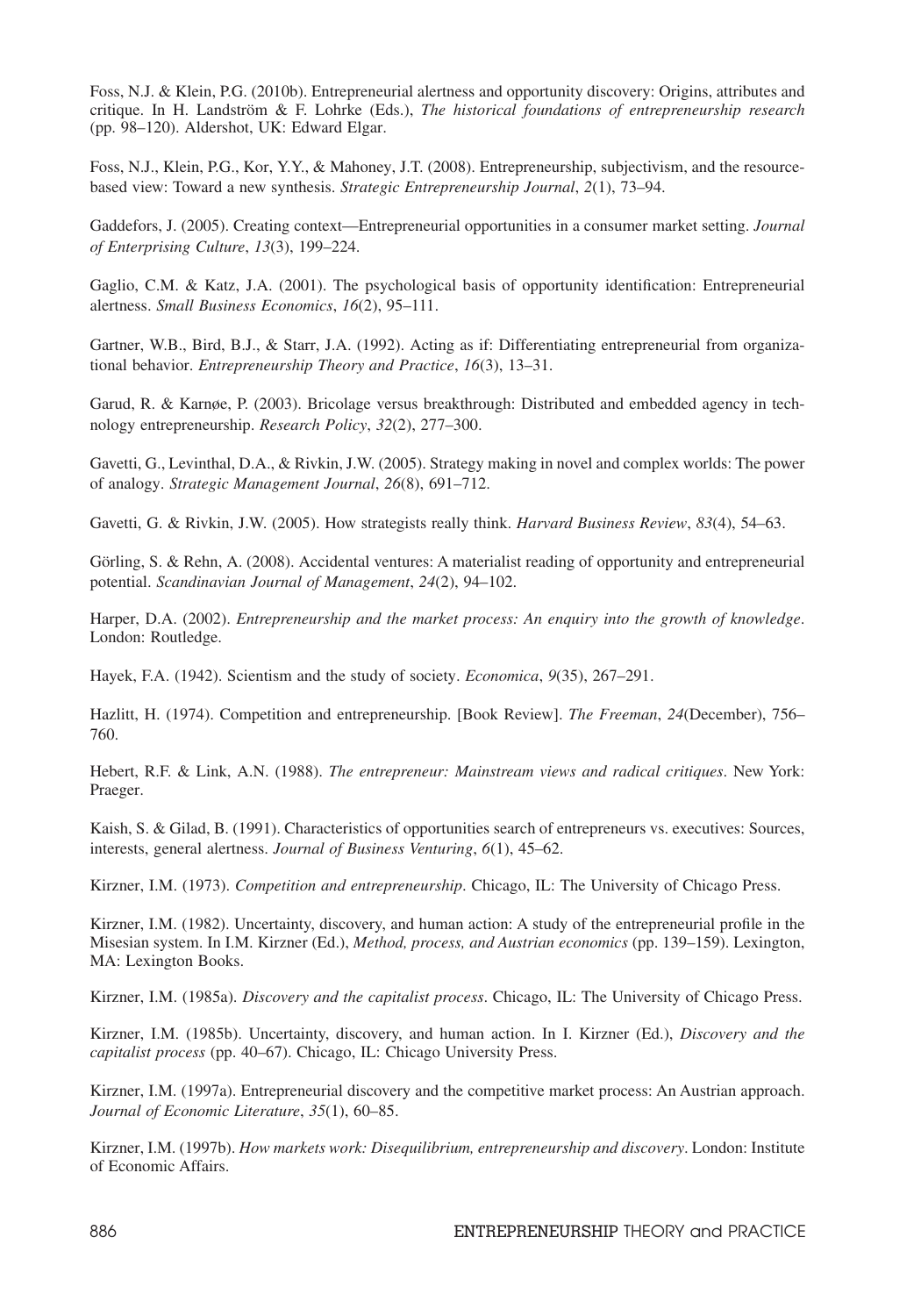Kirzner, I.M. (1999). Creativity and/or alertness: A reconsideration of the Schumpeterian entrepreneur. *The Review of Austrian Economics*, *11*(1–2), 5–17.

Kirzner, I.M. (2009). The alert and creative entrepreneur: A clarification. *Small Business Economics*, *32*(2), 145–152.

Klein, P. & Bylund, P. (2014). The place of Austrian economics in contemporary entrepreneurship research. *The Review of Austrian Economics*, *27*(3), 1–21.

Klein, P.G. (2008). Opportunity discovery, entrepreneurial action, and economic organization. *Strategic Entrepreneurship Journal*, *2*(3), 175–190.

Knight, F.H. (1921). *Risk, uncertainty, and profit*. Boston, MA: Hart, Schaffner & Marx; Houghton Mifflin Co.

Korsgaard, S. (2011). Entrepreneurship as translation: Understanding entrepreneurial opportunities through actor-network theory. *Entrepreneurship & Regional Development*, *23*(7–8), 661–680.

Korsgaard, S. (2013). It's really out there: A review of the critique of the discovery view of opportunities. *International Journal of Entrepreneurial Behaviour & Research*, *19*(2), 130–148.

Krueger, N.F. & Day, M. (2010). Looking forward, looking backward: From entrepreneurial cognition to neuroentrepreneurship. In J.A. Zoltan & B.A. David (Eds.), *Handbook of entrepreneurship research* (pp. 321–358). New York: Springer.

Landström, H. (1999). The roots of entrepreneurship research. *New England Journal of Entrepreneurship*, *2*(2), 9–20.

Littlechild, S. (1986). Three types of market process. In N.L. Richard (Ed.), *Economics as a process: Essays in the new institutional economics* (pp. 27–39). Cambridge: Cambridge University Press.

Madison, G.B. (1994). Phenomenology and economics. In P.J. Boettke (Ed.), *The Elgar companion to Austrian economics* (pp. 38–47). Cheltenham, UK: Edward Elgar.

Mariotti, S. (2007). *Entrepreneurship: Starting and operating a small business*. Upper Saddle River, NJ: Pearson Prentice Hall.

McCaffrey, M. (2014). On the theory of entrepreneurial incentives and alertness. *Entrepreneurship Theory and Practice*, *38*(4), 891–911.

McGrath, R.G. (2010). Business models: A discovery driven approach. *Long Range Planning*, *43*(2–3), 247–261.

McKelvey, B. (2004). Toward a complexity science of entrepreneurship. *Journal of Business Venturing*, *19*(3), 313–341.

McKelvie, A., Haynie, J.M., & Gustavsson, V. (2011). Unpacking the uncertainty construct: Implications for entrepreneurial action. *Journal of Business Venturing*, *26*(3), 273–292.

McMullen, J.S. & Dimov, D. (2013). Time and the entrepreneurial journey: The problems and promise of studying entrepreneurship as a process. *Journal of Management Studies*, *50*(8), 1481–1512.

McMullen, J.S., Plummer, L.A., & Acs, Z.J. (2007). What is an entrepreneurial opportunity? *Small Business Economics*, *28*(4), 273–283.

McMullen, J.S. & Shepherd, D.A. (2006). Entrepreneurial action and the role of uncertainty in the theory of the entrepreneur. *Academy of Management Review*, *31*, 132–152.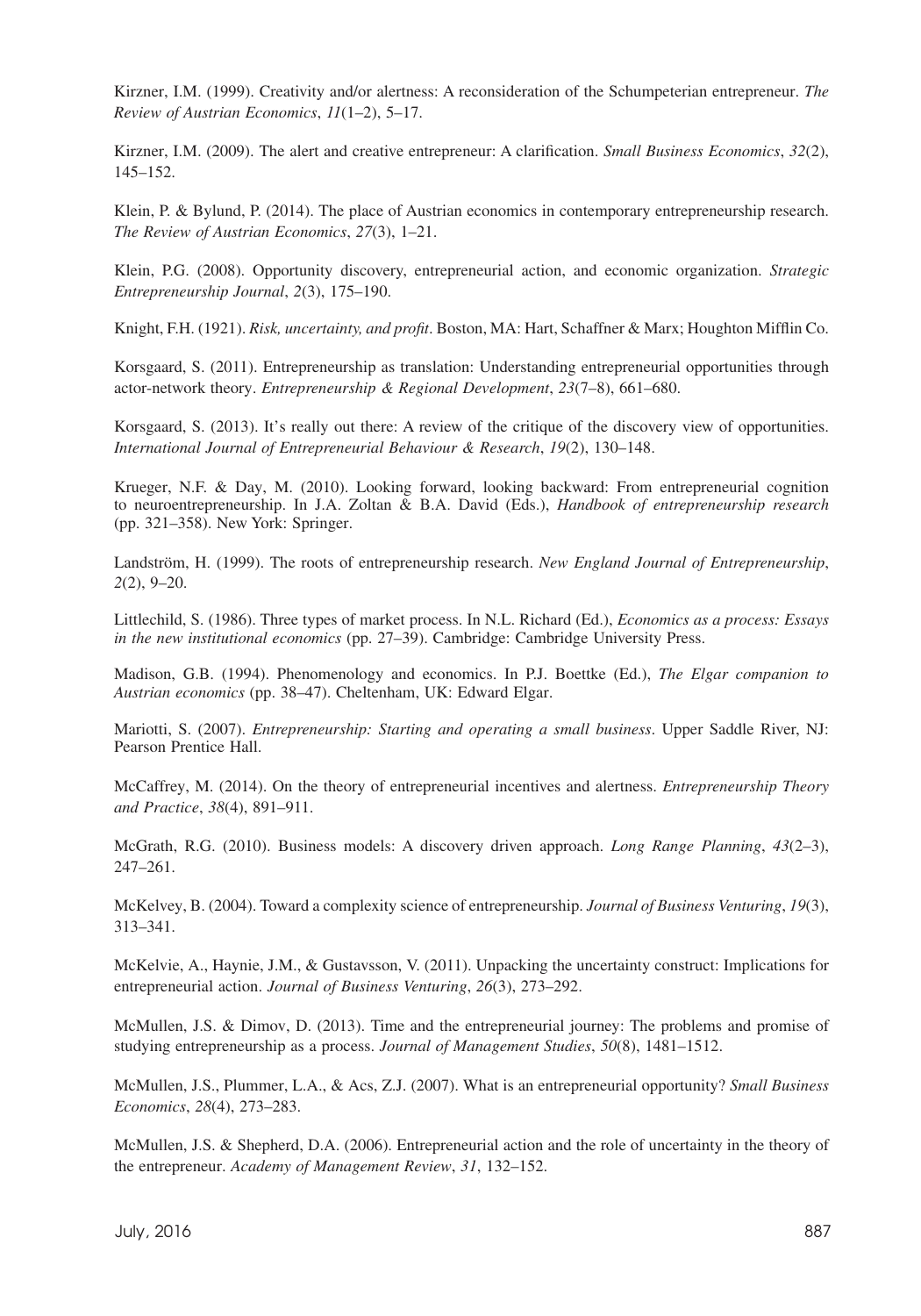Mitchell, R.K., Busenitz, L., Lant, T., McDougall, P.P., Morse, E.A., & Smith, J.B. (2004). The distinctive and inclusive domain of entrepreneurial cognition research. *Entrepreneurship Theory and Practice*, *28*(6), 505– 518.

Mullins, J. & Komisar, R. (2009). *Getting to Plan B: Breaking through to a better business model*. Boston: Harvard University Press.

Murphy, P.J. (2011). A 2 × 2 conceptual foundation for entrepreneurial discovery theory. *Entrepreneurship Theory and Practice*, *35*(2), 359–374.

Nell, G. (2010). Competition as market progress: An Austrian rationale for agent-based modeling. *The Review of Austrian Economics*, *23*(2), 127–145.

Patel, P.C. & Fiet, J.O. (2010). Enhancing the internal validity of entrepreneurship experiments by assessing treatment effects at multiple levels across multiple trials. *Journal of Economic Behavior & Organization*, *76*(1), 127–140.

Read, S., Dew, N., Sarasvathy, S., Song, M., & Wiltbank, R. (2009). Marketing under uncertainty: The logic of an effectual approach. *Journal of Marketing*, *73*(3), 1–18.

Read, S., Sarasvathy, S., Dew, N., Wiltbank, R., & Ohlosson, A.-V. (2011). *Effectual entrepreneurship*. New York: Routledge.

Ricketts, M. (1987). *The new industrial economics: An introduction to modern theories of the firm*. New York: St. Martins Press.

Ries, E. (2011). *The lean startup: How constant innovation creates radically successful businesses*. London: Portfolio Penguin.

Sarasvathy, S., Venkataraman, S., Dew, N., & Velamuri, R. (2002). Three views of entrepreneurial opportunity. In Z. Acs & D. Audretsch (Eds.), *Handbook of entrepreneurship* (pp. 141–160). New York: Kluwer Academic Publishers.

Sarasvathy, S.D. (2001). Causation and effectuation: Toward a theoretical shift from economic inevitability to entrepreneurial contingency. *Academy of Management Review*, *26*(2), 243–264.

Sarasvathy, S.D. (2008). *Effectuation: Elements of entrepreneurial expertise*. Cheltenham, UK: Edward Elgar.

Sarasvathy, S.D. & Berglund, H. (2010). On the relevance of decision-making in entrepreneurial decision making. In H. Landström & F. Lohrke (Eds.), *Historical foundations of entrepreneurial research* (pp. 163–184). Cheltenham, UK: Edward Elgar.

Sarasvathy, S.D. & Venkataraman, S. (2011). Entrepreneurship as method: Open questions for an entrepreneurial future. *Entrepreneurship Theory and Practice*, *35*(1), 113–135.

Shane, S. (2000). Prior knowledge and the discovery of entrepreneurial opportunities. *Organization Science*, *11*(4), 448–469.

Shane, S. (2003). *A general theory of entrepreneurship: The individual-opportunity nexus*. Cheltenham, UK: Edward Elgar.

Shane, S. & Venkataraman, S. (2000). The promise of entrepreneurship as a field of research. *Academy of Management Review*, *25*(1), 217–226.

Short, J.C., Ketchen, D.J.J., Shook, C.L., & Ireland, R.D. (2010). The concept of "opportunity" in entrepreneurship research: Past accomplishments and future challenges. *Journal of Management*, *36*(1), 40–65.

Stigler, G.J. (1961). The economics of information. *Journal of Political Economy*, *69*(3), 213–225.